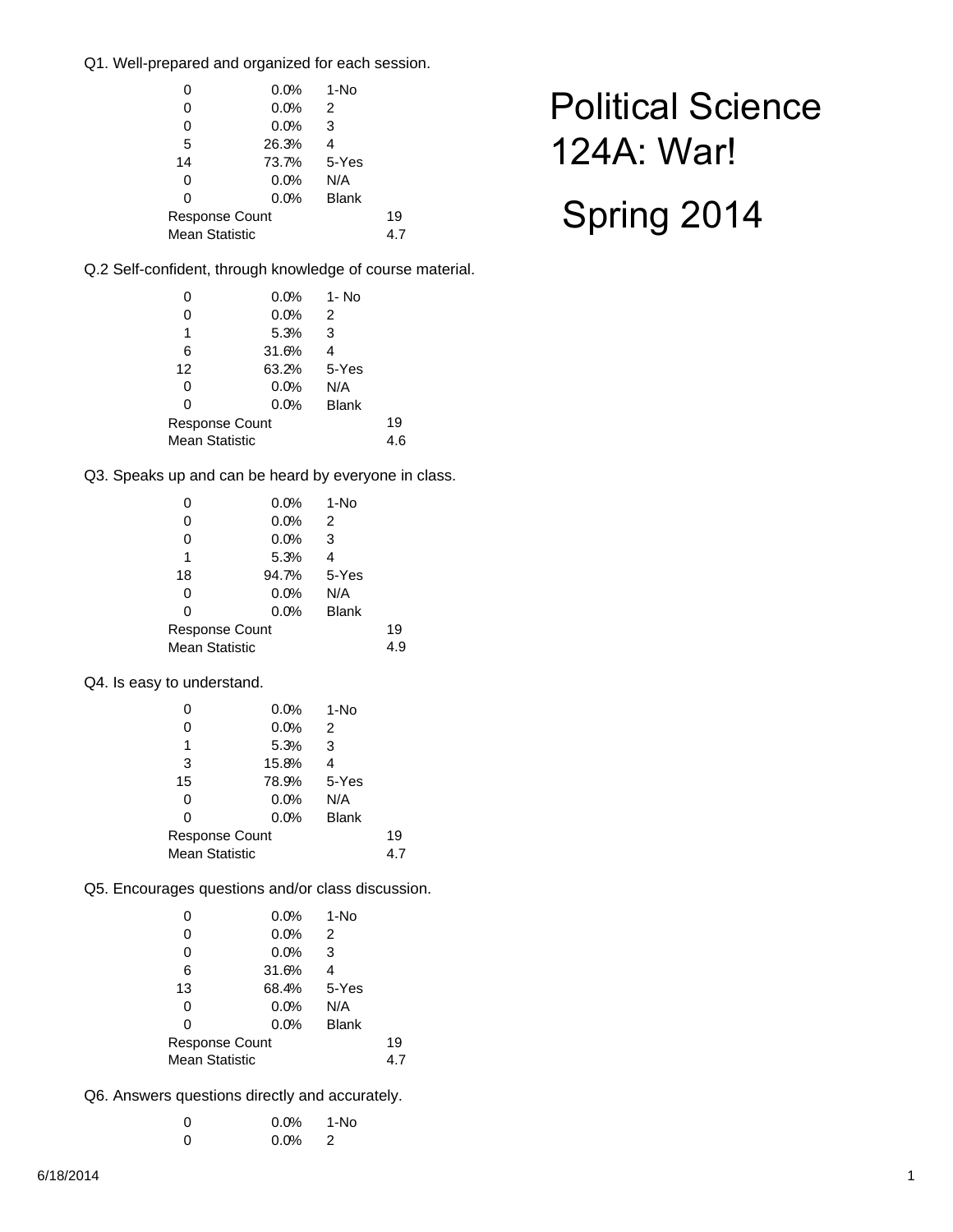| 3              | 15.8%       | -3           |     |  |  |
|----------------|-------------|--------------|-----|--|--|
| 3              | 15.8%       |              |     |  |  |
| 13             | 68.4% 5-Yes |              |     |  |  |
| 0              | 0.0%        | N/A          |     |  |  |
| O              | 0.0%        | <b>Blank</b> |     |  |  |
| Response Count |             |              | 19  |  |  |
| Mean Statistic |             |              | 4.5 |  |  |

Q7. Holds regular office hours and is accessible.

| 0                     | 0.0%  | 1-No         |     |  |
|-----------------------|-------|--------------|-----|--|
| 1                     | 5.3%  | 2            |     |  |
| 0                     | 0.0%  | 3            |     |  |
| 3                     | 15.8% | 4            |     |  |
| 15                    | 78.9% | 5-Yes        |     |  |
| 0                     | 0.0%  | N/A          |     |  |
| 0                     | 0.0%  | <b>Blank</b> |     |  |
| Response Count        |       |              | 19  |  |
| <b>Mean Statistic</b> |       |              | 4.7 |  |

Q8. Is dynamic and enthusiastic.

| O                     | 0.0%  | 1-No         |     |  |
|-----------------------|-------|--------------|-----|--|
| 0                     | 0.0%  | 2            |     |  |
| 1                     | 5.3%  | 3            |     |  |
| 7                     | 36.8% | 4            |     |  |
| 11                    | 57.9% | 5-Yes        |     |  |
| 0                     | 0.0%  | N/A          |     |  |
| 0                     | 0.0%  | <b>Blank</b> |     |  |
| <b>Response Count</b> |       |              | 19  |  |
| <b>Mean Statistic</b> |       |              | 4.5 |  |

Q9. Has genuine interest in students.

| O                     | 0.0%  | 1-No         |     |  |
|-----------------------|-------|--------------|-----|--|
| 1                     | 5.3%  | 2            |     |  |
| 1                     | 5.3%  | 3            |     |  |
| 4                     | 21.1% | 4            |     |  |
| 13                    | 68.4% | 5-Yes        |     |  |
| 0                     | 0.0%  | N/A          |     |  |
| 0                     | 0.0%  | <b>Blank</b> |     |  |
| <b>Response Count</b> |       |              | 19  |  |
| <b>Mean Statistic</b> |       |              | 4.5 |  |

Q10. Is aware when students are having difficulty.

| 0                     | 0.0%  | 1-No         |     |  |
|-----------------------|-------|--------------|-----|--|
| 2                     | 10.5% | 2            |     |  |
| 3                     | 15.8% | 3            |     |  |
| 6                     | 31.6% | 4            |     |  |
| 7                     | 36.8% | 5-Yes        |     |  |
| 1                     | 5.3%  | N/A          |     |  |
| 0                     | 0.0%  | <b>Blank</b> |     |  |
| <b>Response Count</b> |       |              | 19  |  |
| <b>Mean Statistic</b> |       |              | 3.8 |  |

Sec 2/Q1. Considering the nature of this course, how would you rate the overall effectiveness of the GSI?

| 0  |       | $0.0\%$ 1-Lowest |
|----|-------|------------------|
| 0  | 0.0%  | 2                |
| 2  |       | 10.5% 3-Average  |
| 3  | 15.8% | 4                |
| 14 |       | 73.7% 5-Highest  |
| 0  | 0.0%  | N/A              |
|    |       |                  |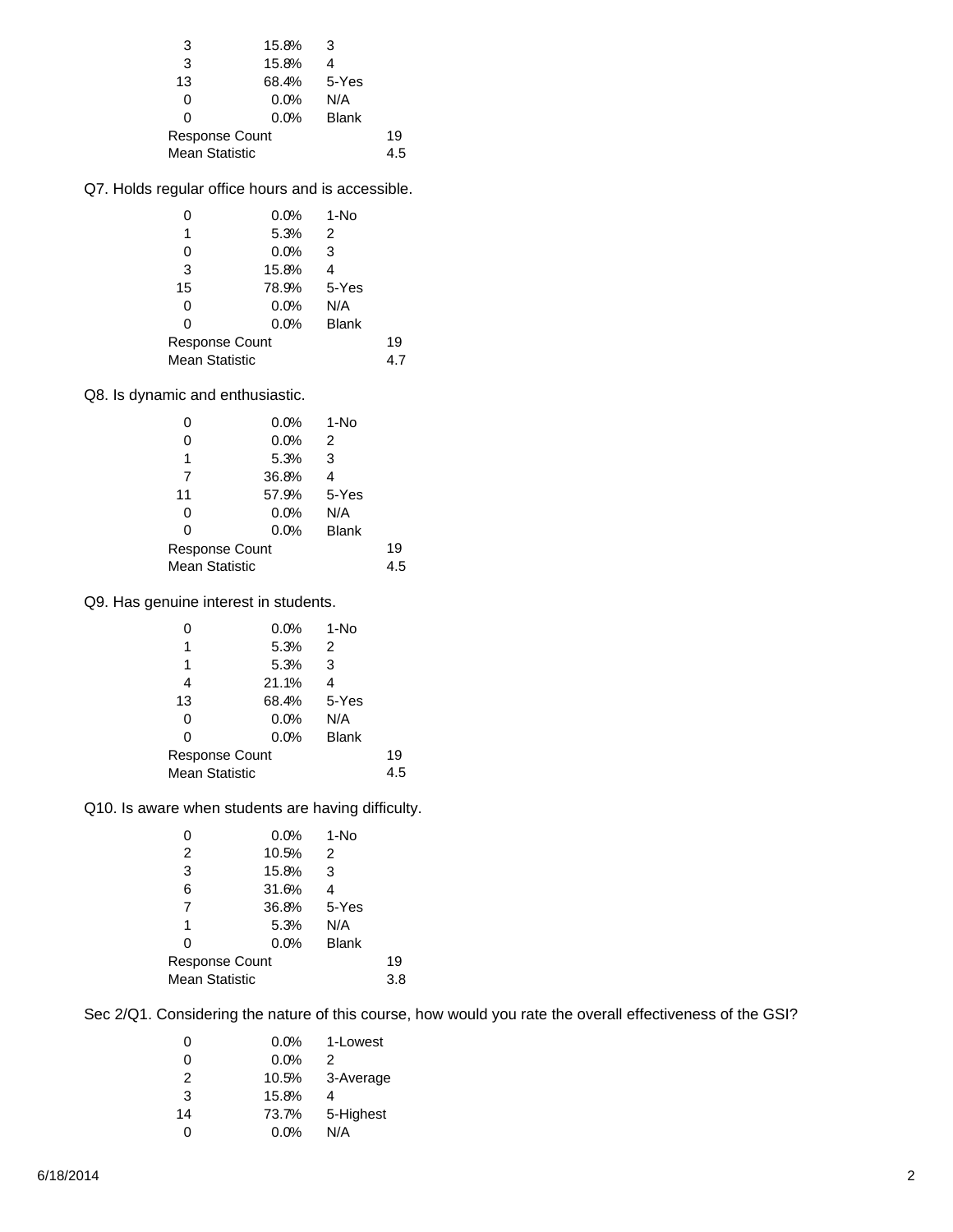|                | $0.0\%$ | Blank |     |
|----------------|---------|-------|-----|
| Response Count |         |       | 19  |
| Mean Statistic |         |       | 4.6 |

Sec 2/Q2. How worthwhile was the discussion section in furthering your understanding of course materials?

| 0              | 0.0%  | 1-Lowest     |  |
|----------------|-------|--------------|--|
| 1              | 5.3%  | 2            |  |
| 2              | 10.5% | 3-Average    |  |
| 5              | 26.3% | 4            |  |
| 11             | 57.9% | 5-Highest    |  |
| 0              | 0.0%  | N/A          |  |
| 0              | 0.0%  | <b>Blank</b> |  |
| Response Count |       | 19           |  |
| Mean Statistic |       | 4.4          |  |
|                |       |              |  |

Sec 2/Q3. How worthwhile was the feedback you received on assignments?

|                | 0.0%  | 1-Lowest     |  |
|----------------|-------|--------------|--|
| 0              | 0.0%  | 2            |  |
| 3              | 15.8% | 3-Average    |  |
| 9              | 47.4% | 4            |  |
| 7              | 36.8% | 5-Highest    |  |
| 0              | 0.0%  | N/A          |  |
| 0              | 0.0%  | <b>Blank</b> |  |
| Response Count |       | 19           |  |
| Mean Statistic |       | 4.2          |  |
|                |       |              |  |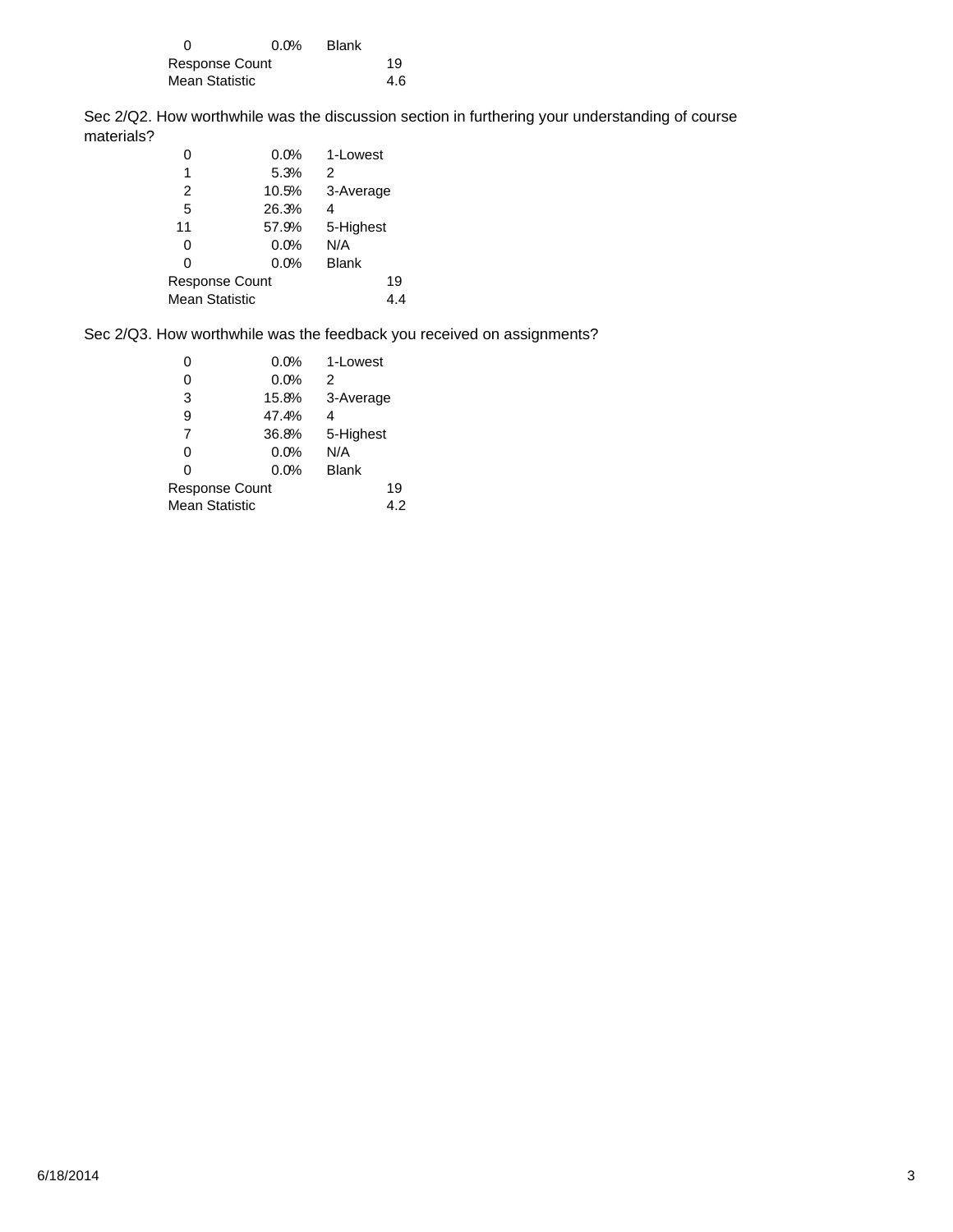Q1. Well-prepared and organized for each session.

| 0              | 0.0%  | 1-No         |     |  |  |
|----------------|-------|--------------|-----|--|--|
| 0              | 0.0%  | 2            |     |  |  |
| 0              | 0.0%  | 3            |     |  |  |
| 6              | 24.0% | 4            |     |  |  |
| 18             | 72.0% | 5-Yes        |     |  |  |
| 0              | 0.0%  | N/A          |     |  |  |
| 1              | 4.0%  | <b>Blank</b> |     |  |  |
| Response Count |       |              | 25  |  |  |
| Mean Statistic |       |              | 4.8 |  |  |
|                |       |              |     |  |  |

## Political Science 124A: War!

## Spring 2014

Q.2 Self-confident, through knowledge of course material.

| 0                     | 0.0%  | 1- No        |     |  |
|-----------------------|-------|--------------|-----|--|
| 0                     | 0.0%  | 2            |     |  |
| 0                     | 0.0%  | 3            |     |  |
| 2                     | 8.0%  | 4            |     |  |
| 23                    | 92.0% | 5-Yes        |     |  |
| 0                     | 0.0%  | N/A          |     |  |
| 0                     | 0.0%  | <b>Blank</b> |     |  |
| <b>Response Count</b> |       |              | 25  |  |
| <b>Mean Statistic</b> |       |              | 4.9 |  |

Q3. Speaks up and can be heard by everyone in class.

| 0                     | 0.0%   | 1-No         |     |  |
|-----------------------|--------|--------------|-----|--|
| 0                     | 0.0%   | 2            |     |  |
| 0                     | 0.0%   | 3            |     |  |
| 0                     | 0.0%   | 4            |     |  |
| 25                    | 100.0% | 5-Yes        |     |  |
| 0                     | 0.0%   | N/A          |     |  |
| 0                     | 0.0%   | <b>Blank</b> |     |  |
| <b>Response Count</b> |        | 25           |     |  |
| <b>Mean Statistic</b> |        |              | 5.0 |  |

Q4. Is easy to understand.

| 0                     | 0.0%  | 1-No         |     |  |  |
|-----------------------|-------|--------------|-----|--|--|
| 0                     | 0.0%  | 2            |     |  |  |
| 0                     | 0.0%  | 3            |     |  |  |
| 3                     | 12.0% | 4            |     |  |  |
| 22                    | 88.0% | 5-Yes        |     |  |  |
| 0                     | 0.0%  | N/A          |     |  |  |
| 0                     | 0.0%  | <b>Blank</b> |     |  |  |
| Response Count        |       |              | 25  |  |  |
| <b>Mean Statistic</b> |       |              | 4.9 |  |  |
|                       |       |              |     |  |  |

Q5. Encourages questions and/or class discussion.

| 0              | 0.0%  | 1-No         |     |  |  |
|----------------|-------|--------------|-----|--|--|
| 1              | 4.0%  | 2            |     |  |  |
| 1              | 4.0%  | 3            |     |  |  |
| 2              | 8.0%  | 4            |     |  |  |
| 21             | 84.0% | 5-Yes        |     |  |  |
| 0              | 0.0%  | N/A          |     |  |  |
| 0              | 0.0%  | <b>Blank</b> |     |  |  |
| Response Count |       |              | 25  |  |  |
| Mean Statistic |       |              | 4.7 |  |  |
|                |       |              |     |  |  |

Q6. Answers questions directly and accurately.

| - 0 | $0.0\%$ 1-No |  |
|-----|--------------|--|
| - 0 | $0.0\%$ 2    |  |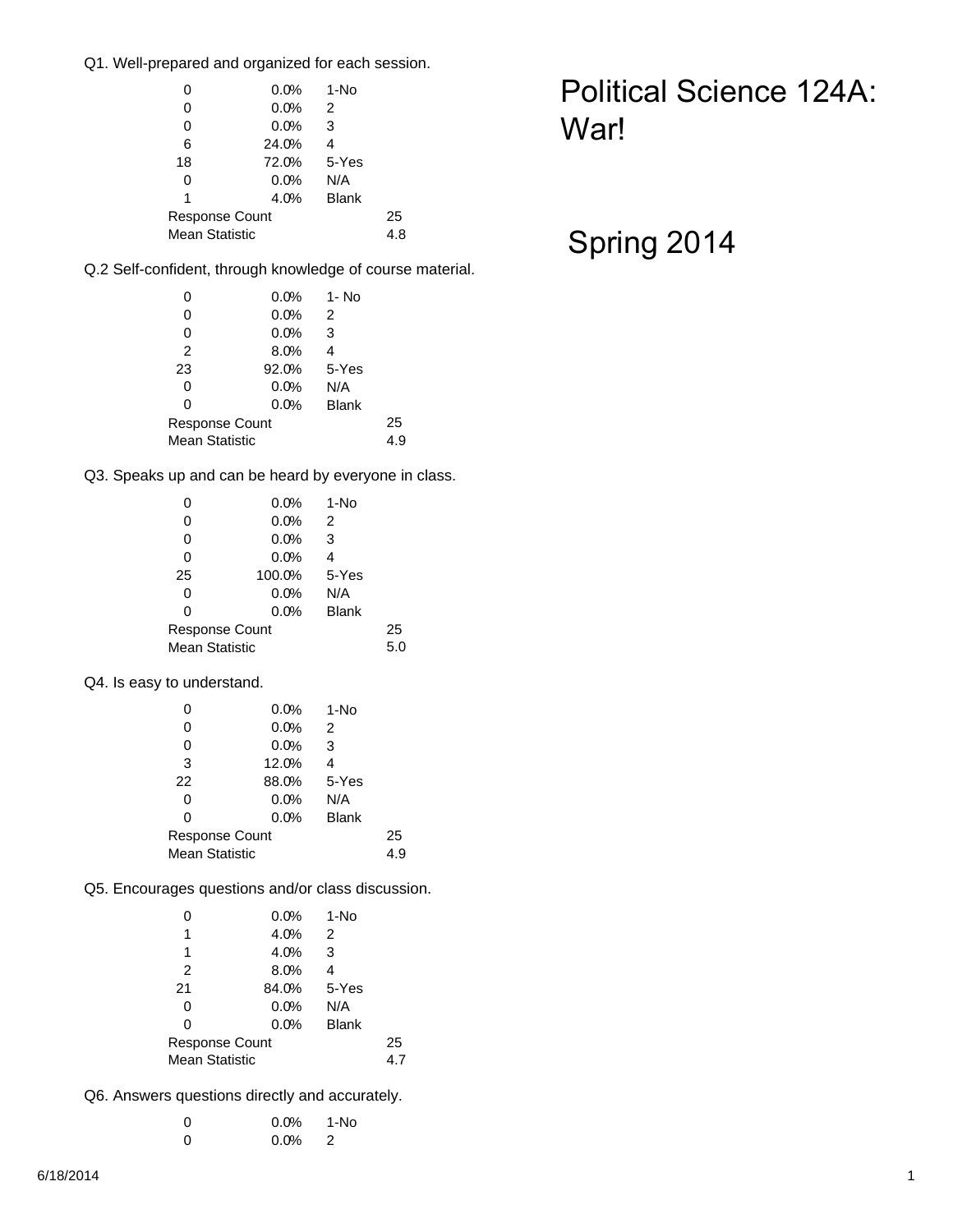| 4.0%           | -3           |       |  |  |
|----------------|--------------|-------|--|--|
| 16.0%          | 4            |       |  |  |
| 80.0%          |              |       |  |  |
| 0.0%           | N/A          |       |  |  |
| 0.0%           | <b>Blank</b> |       |  |  |
| Response Count |              | 25    |  |  |
| Mean Statistic |              | 4.8   |  |  |
|                |              | 5-Yes |  |  |

Q7. Holds regular office hours and is accessible.

| 0                     | 0.0%  | 1-No         |     |  |
|-----------------------|-------|--------------|-----|--|
| 0                     | 0.0%  | 2            |     |  |
| 0                     | 0.0%  | 3            |     |  |
| 1                     | 4.0%  | 4            |     |  |
| 24                    | 96.0% | 5-Yes        |     |  |
| 0                     | 0.0%  | N/A          |     |  |
| 0                     | 0.0%  | <b>Blank</b> |     |  |
| Response Count        |       |              | 25  |  |
| <b>Mean Statistic</b> |       |              | 5.0 |  |

Q8. Is dynamic and enthusiastic.

| O                     | 0.0%  | $1-NO$       |     |  |
|-----------------------|-------|--------------|-----|--|
| 0                     | 0.0%  | 2            |     |  |
| 0                     | 0.0%  | 3            |     |  |
| 2                     | 8.0%  | 4            |     |  |
| 23                    | 92.0% | 5-Yes        |     |  |
| 0                     | 0.0%  | N/A          |     |  |
| 0                     | 0.0%  | <b>Blank</b> |     |  |
| <b>Response Count</b> |       |              | 25  |  |
| <b>Mean Statistic</b> |       |              | 4.9 |  |

Q9. Has genuine interest in students.

| O                     | 0.0%                  | 1-No         |     |  |
|-----------------------|-----------------------|--------------|-----|--|
| 0                     | 0.0%                  | 2            |     |  |
| 0                     | 0.0%                  | 3            |     |  |
| 3                     | 12.0%                 | 4            |     |  |
| 22                    | 88.0%                 | 5-Yes        |     |  |
| 0                     | 0.0%                  | N/A          |     |  |
| 0                     | 0.0%                  | <b>Blank</b> |     |  |
|                       | <b>Response Count</b> |              | 25  |  |
| <b>Mean Statistic</b> |                       |              | 4.9 |  |

Q10. Is aware when students are having difficulty.

| 0                     | 0.0%  | 1-No         |     |  |
|-----------------------|-------|--------------|-----|--|
| 1                     | 4.0%  | 2            |     |  |
| 2                     | 8.0%  | 3            |     |  |
| 8                     | 32.0% | 4            |     |  |
| 12                    | 48.0% | 5-Yes        |     |  |
| 0                     | 0.0%  | N/A          |     |  |
| 2                     | 8.0%  | <b>Blank</b> |     |  |
| <b>Response Count</b> |       |              | 25  |  |
| <b>Mean Statistic</b> |       |              | 4.3 |  |

Sec 2/Q1. Considering the nature of this course, how would you rate the overall effectiveness of the GSI?

|       | 0.0% 1-Lowest   |
|-------|-----------------|
| 0.0%  | 2               |
|       | 4.0% 3-Average  |
| 16.0% | 4               |
|       | 80.0% 5-Highest |
| 0.0%  | N/A             |
|       |                 |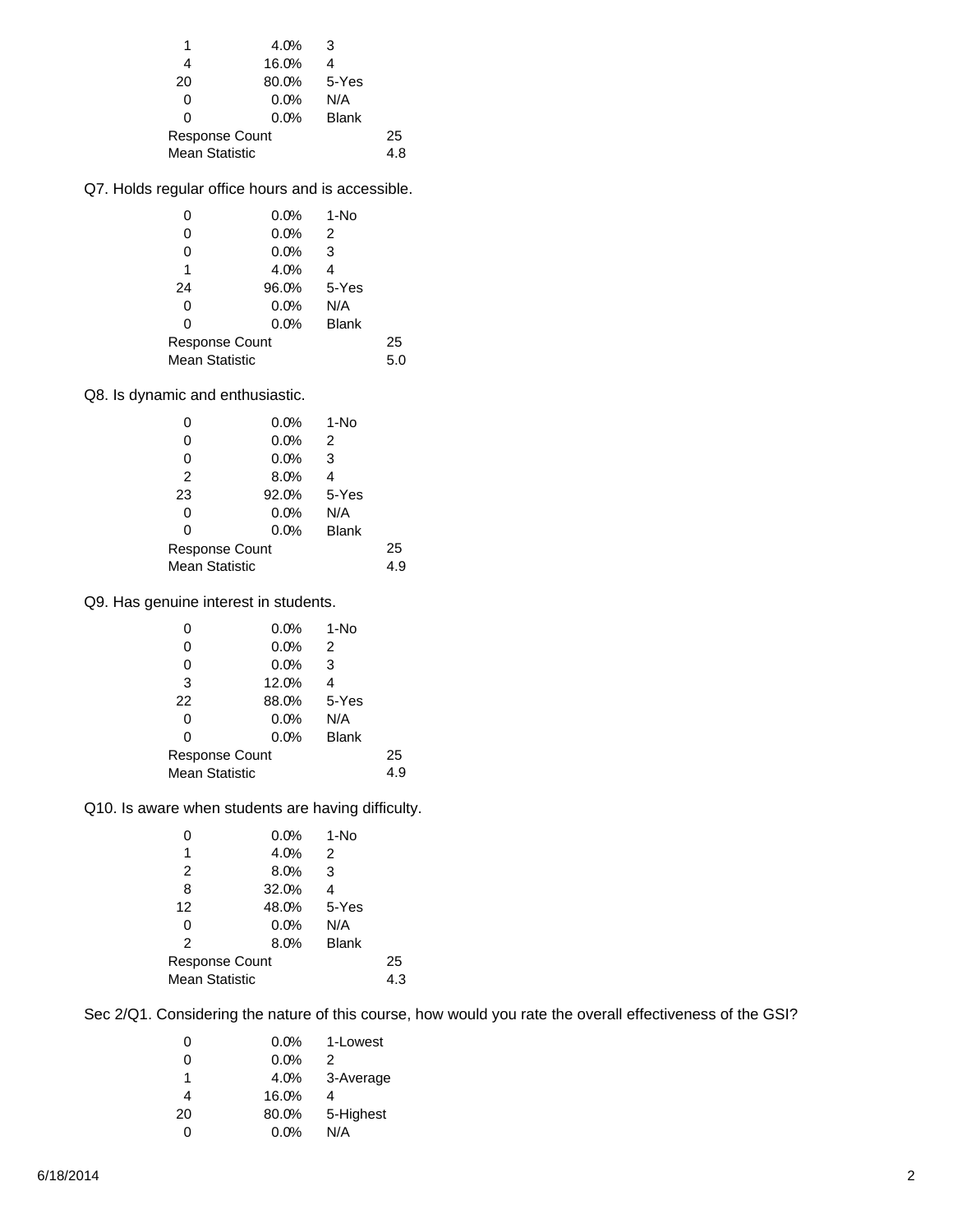|                | $0.0\%$ | Blank |     |
|----------------|---------|-------|-----|
| Response Count |         |       | 25  |
| Mean Statistic |         |       | 4.8 |

Sec 2/Q2. How worthwhile was the discussion section in furthering your understanding of course materials?

| 0              | 0.0%  | 1-Lowest     |  |
|----------------|-------|--------------|--|
| 0              | 0.0%  | 2            |  |
| 2              | 8.0%  | 3-Average    |  |
| 10             | 40.0% | 4            |  |
| 12             | 48.0% | 5-Highest    |  |
| 0              | 0.0%  | N/A          |  |
| 1              | 4.0%  | <b>Blank</b> |  |
| Response Count |       | 25           |  |
| Mean Statistic |       | 4.4          |  |
|                |       |              |  |

Sec 2/Q3. How worthwhile was the feedback you received on assignments?

|                | 0.0%  | 1-Lowest     |  |
|----------------|-------|--------------|--|
| 0              | 0.0%  | 2            |  |
| 5              | 20.0% | 3-Average    |  |
| 5              | 20.0% | 4            |  |
| 13             | 52.0% | 5-Highest    |  |
| 0              | 0.0%  | N/A          |  |
| 2              | 8.0%  | <b>Blank</b> |  |
| Response Count |       | 25           |  |
| Mean Statistic |       | 4.3          |  |
|                |       |              |  |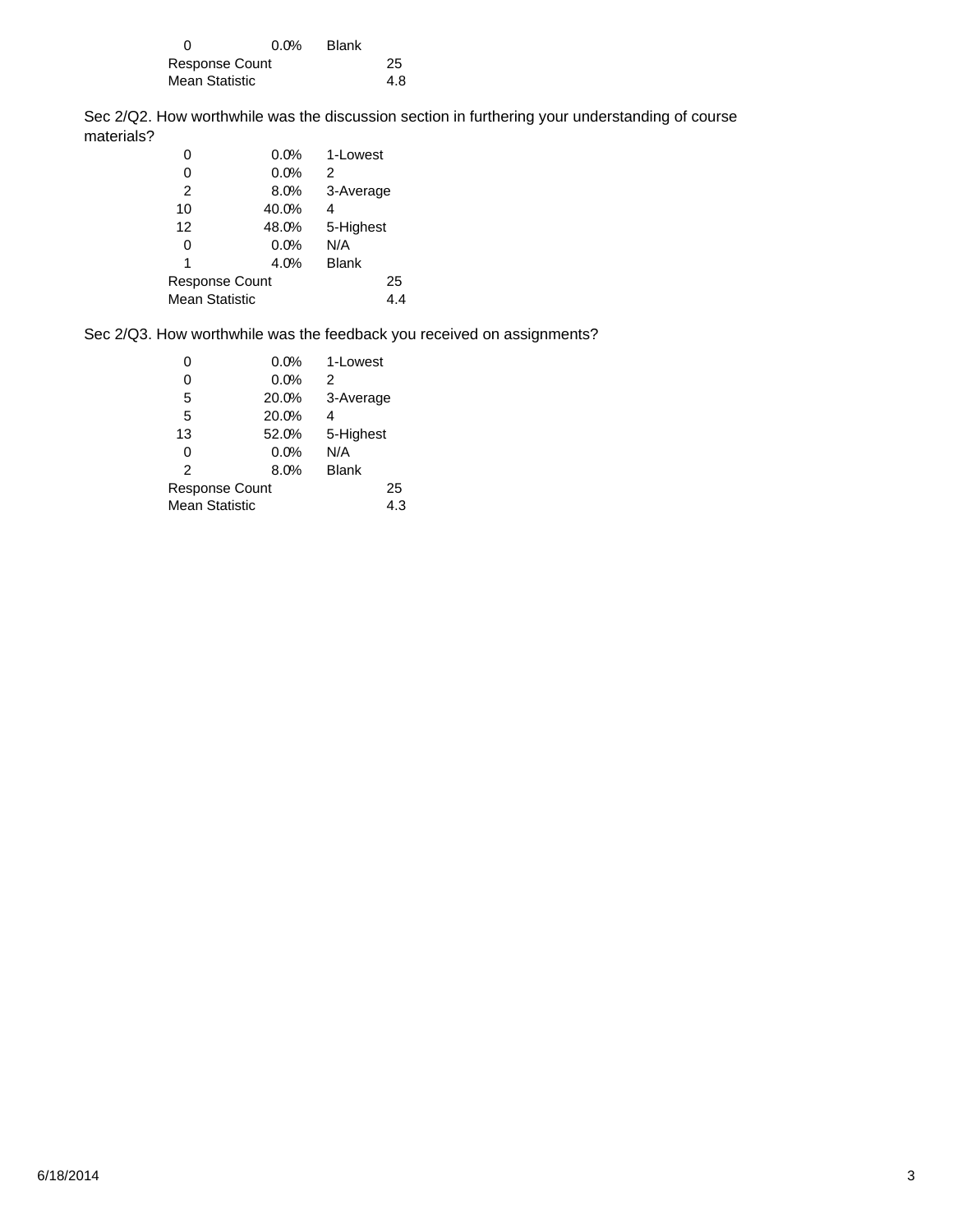1. Please use this space to identify what you perceive as the major strengths and weaknesses of:

Political

War!

Science 124A:

Spring 2014

a. The discussion section Hda sevei xdami  $\alpha$  $\varsigma$  $ra15$  $\chi \varphi$  $\mathcal{U}$  $\forall w$ esses  $\mathscr{S}$  callet  $\epsilon$ <br>b. The graduate student instructor's the Weak \$ ≸achin e tr  $A[AC]$  $\epsilon$ ac  $\mathbf{z}$ ra ∩  $\pm$ んんいん  $100-$ T

2. Considering the work you submitted, how would you rate the appropriateness of the grades you received?

 $\ell$  $\varsigma$ 

C  $\mathscr{O}$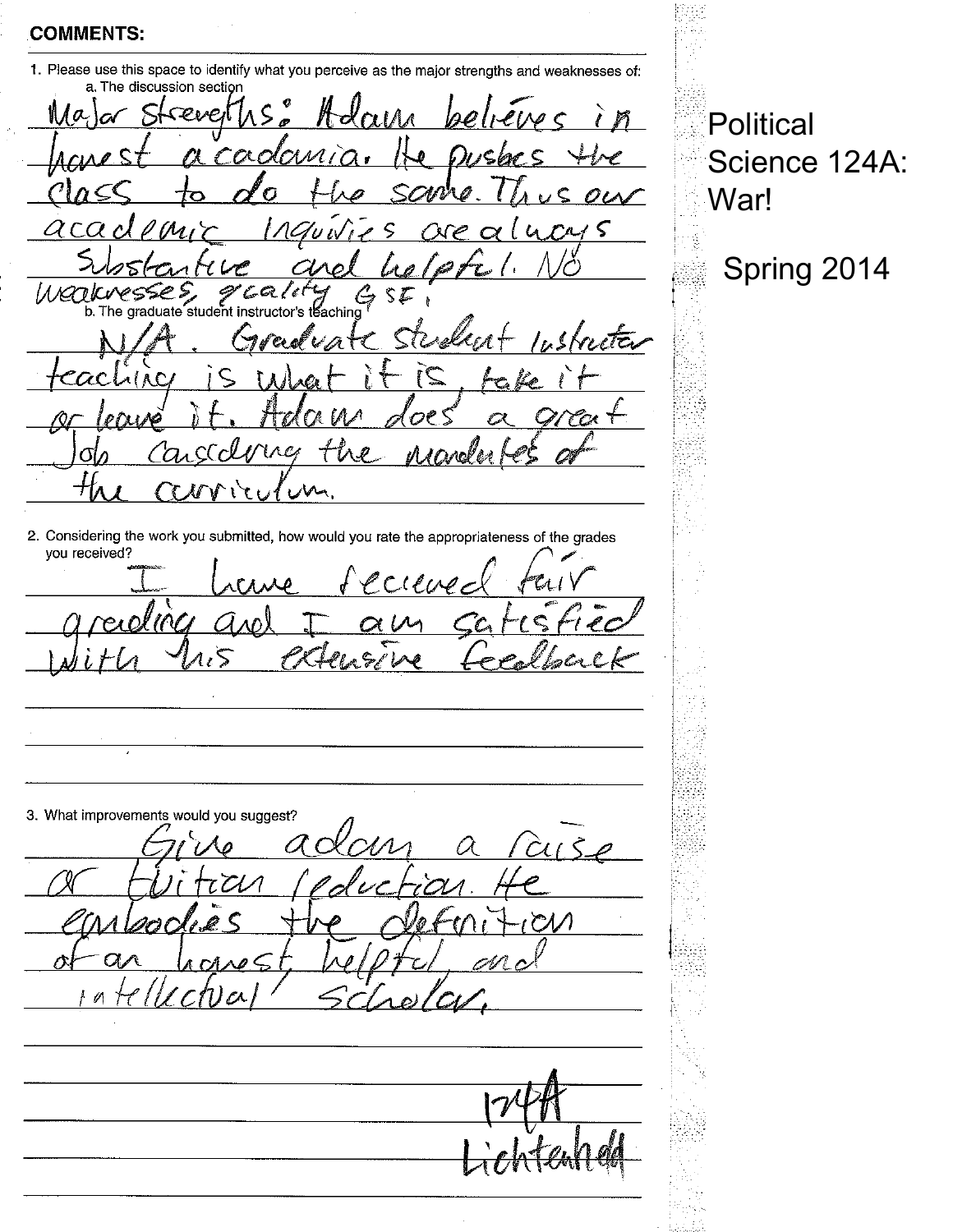**COMMENTS:** 1. Please use this space to identify what you perceive as the major strengths and weaknesses of: a. The discussion section usen discussion debates hkec Œ  $\mathcal{D}$ WP  $OMd$ renew  $\frac{1}{2}$  (  $\mathcal{Q}_{\perp}$  $MOP$ ്ഠ $\cap$ M F  $\overline{\Lambda}$  $\varphi$  $\bigcap$  $\epsilon$ b. The graduate student instructor's teaching Clear <u>knowledgeable</u> 2. Considering the work you submitted, how would you rate the appropriateness of the grades you received? Expectations could be more cleare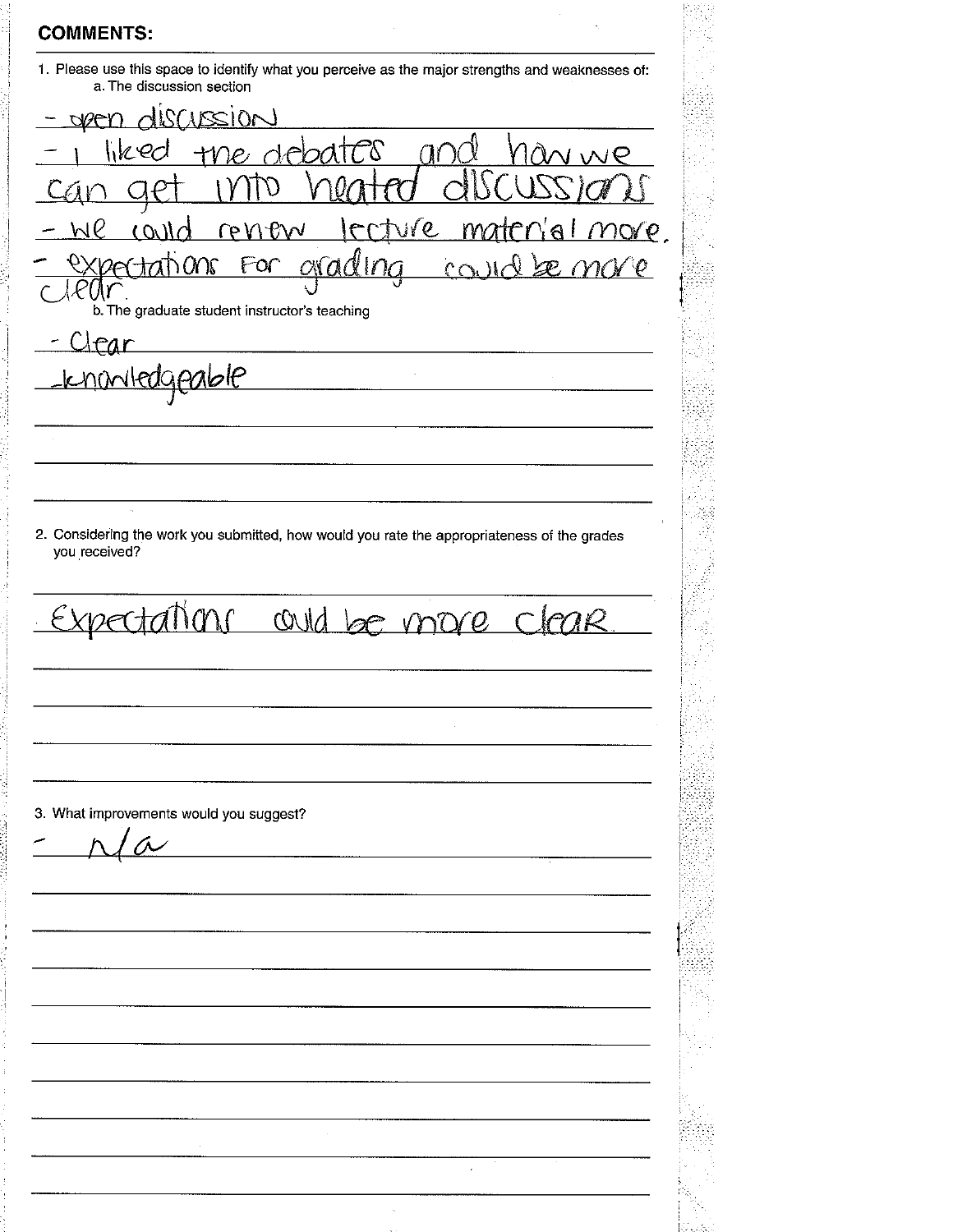**COMMENTS:** 1. Please use this space to identify what you perceive as the major strengths and weaknesses of: a. The discussion section the <u>midtern</u> Feedback  $\overline{a}$  $\delta$ b. The graduate student instructor's teaching Super ∨ 2. Considering the work you submitted, how would you rate the appropriateness of the grades you received? tca 3. What improvements would you suggest? it. Just stay true  $Solvea^1$ 10 <u>yvez</u>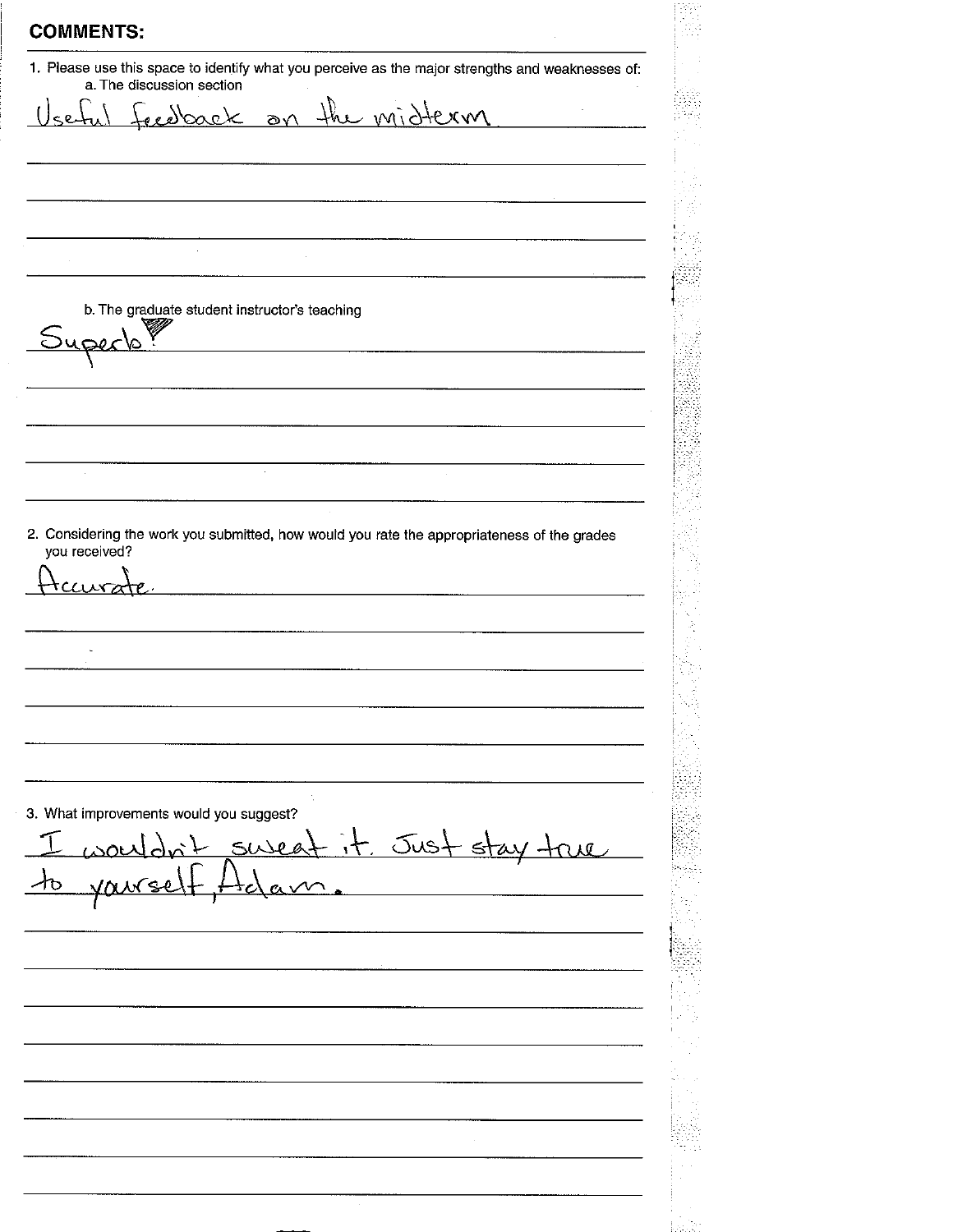I

 $\mathcal{P}_{\mathcal{L}}$ 

 $\nu \propto$ 

 $\vee$ lr

1. Please use this space to identify what you perceive as the major strengths and weaknesses of: a. The discussion section

 $550$ 

Ą

b. The graduate student instructor's teaching

 $h$  Ons

esone.

 $en'10u4$ 

£.

2. Considering the work you submitted, how would you rate the appropriateness of the grades you received?

3. What improvements would you suggest?

سيردينها

 $\mathscr{P}_\mathscr{L}$  $\mathcal O$ r e  $\mathbb{F}^{\wedge\mathcal{O}}$  by  $\mathbb{F}$ A.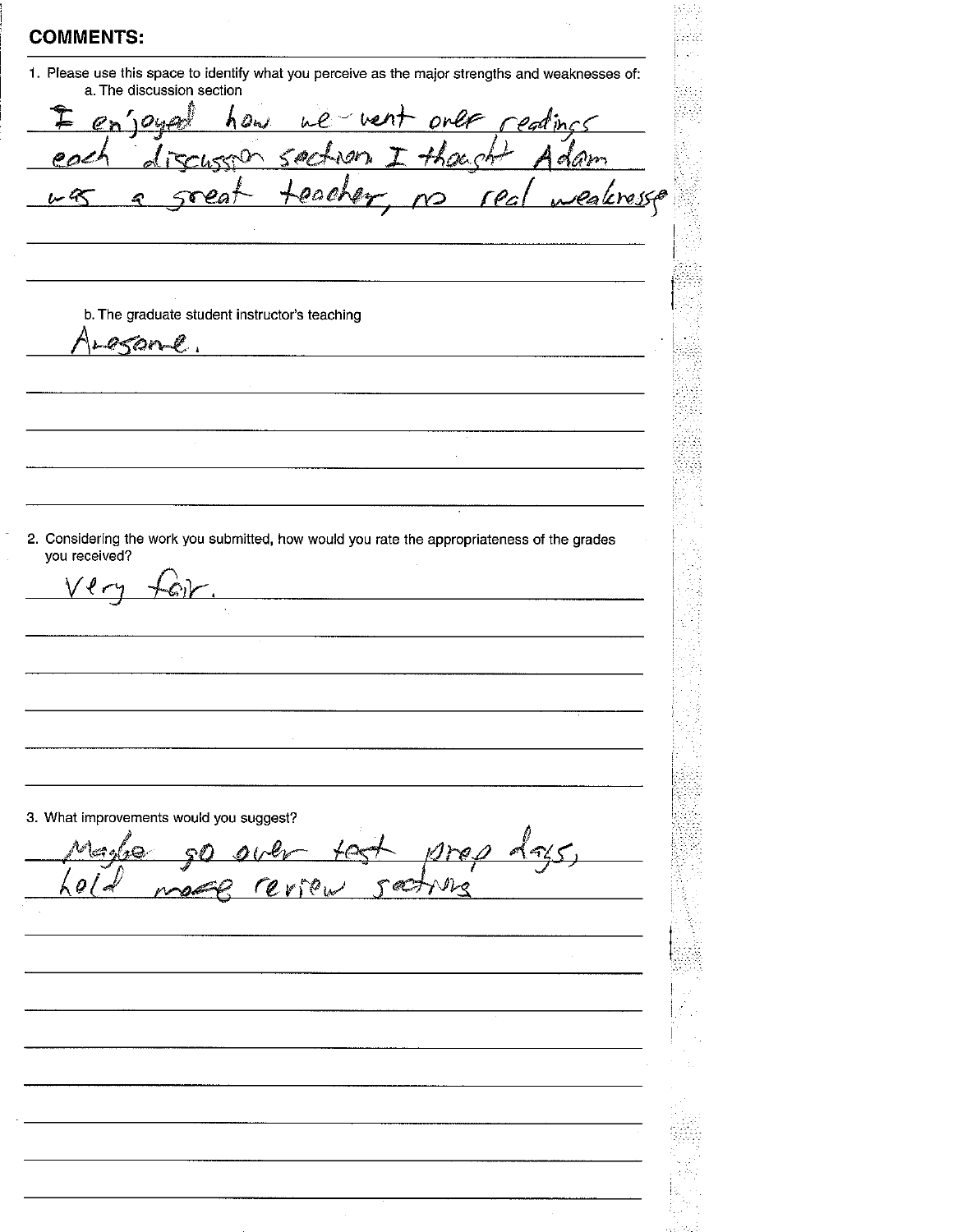| <b>COMMENTS:</b>                                                                                                              |  |
|-------------------------------------------------------------------------------------------------------------------------------|--|
| 1. Please use this space to identify what you perceive as the major strengths and weaknesses of:<br>a. The discussion section |  |
| <u> Strengths - reviewing course material</u>                                                                                 |  |
| -tying in the readings -tying in current                                                                                      |  |
| Weaknesses - not focusing errough on tricky parts of                                                                          |  |
| lectures                                                                                                                      |  |
|                                                                                                                               |  |
| b. The graduate student instructor's teaching                                                                                 |  |
| Strengths- confident, easy to understand                                                                                      |  |
| -good at explaining difficult concepts                                                                                        |  |
| <u>-arressible, cares about students</u>                                                                                      |  |
| Weaknesses-did not clarify enough her to respond to                                                                           |  |
| <u>Quiz questions</u>                                                                                                         |  |
| 2. Considering the work you submitted, how would you rate the appropriateness of the grades<br>you received?                  |  |
| I agreed with my grade on the midter m, but I                                                                                 |  |
| did not agree with my grade on the quiz because I                                                                             |  |
| felt I got pointed also commentant things or things                                                                           |  |
| <u>Hast I felt were clear.</u>                                                                                                |  |
|                                                                                                                               |  |

| I would suggest being more clear about what is<br>expected on short answer questions and on the |
|-------------------------------------------------------------------------------------------------|
| 9412.                                                                                           |
|                                                                                                 |
|                                                                                                 |
|                                                                                                 |
|                                                                                                 |
|                                                                                                 |
|                                                                                                 |
|                                                                                                 |
|                                                                                                 |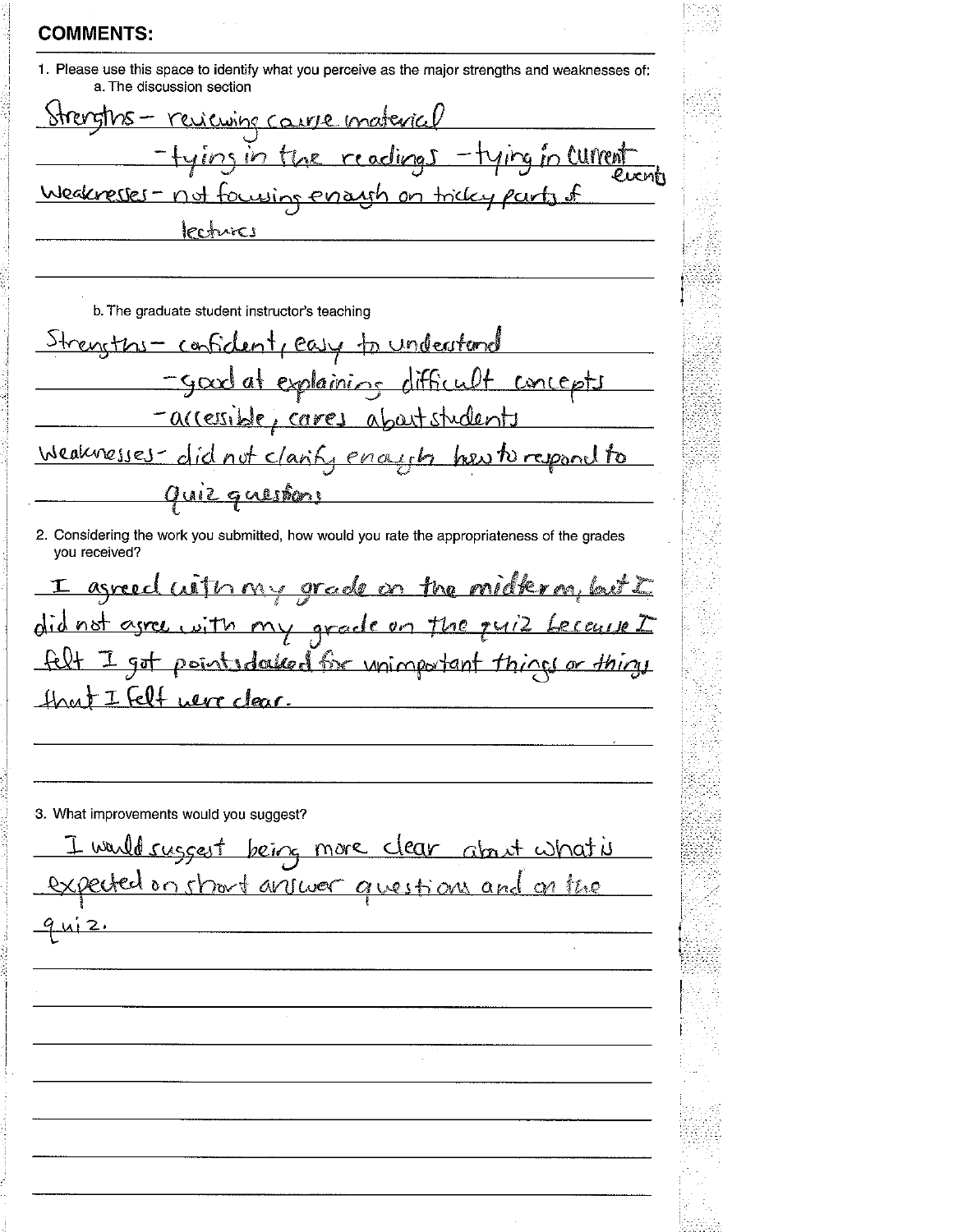| <b>COMMENTS:</b> |  |  |  |  |  |  |  |
|------------------|--|--|--|--|--|--|--|
|------------------|--|--|--|--|--|--|--|

1. Please use this space to identify what you perceive as the major strengths and weaknesses of: a. The discussion section

like that we have discussion as a large group, but also

break up into small groups as well.

b. The graduate student instructor's teaching

Adam encourages discussion among students and facilitates the deep conversation. He is very approachable, unich is helpful

or shyer students like mysel

2. Considering the work you submitted, how would you rate the appropriateness of the grades you received?

3. What improvements would you suggest?

 $\ddot{\phantom{a}}$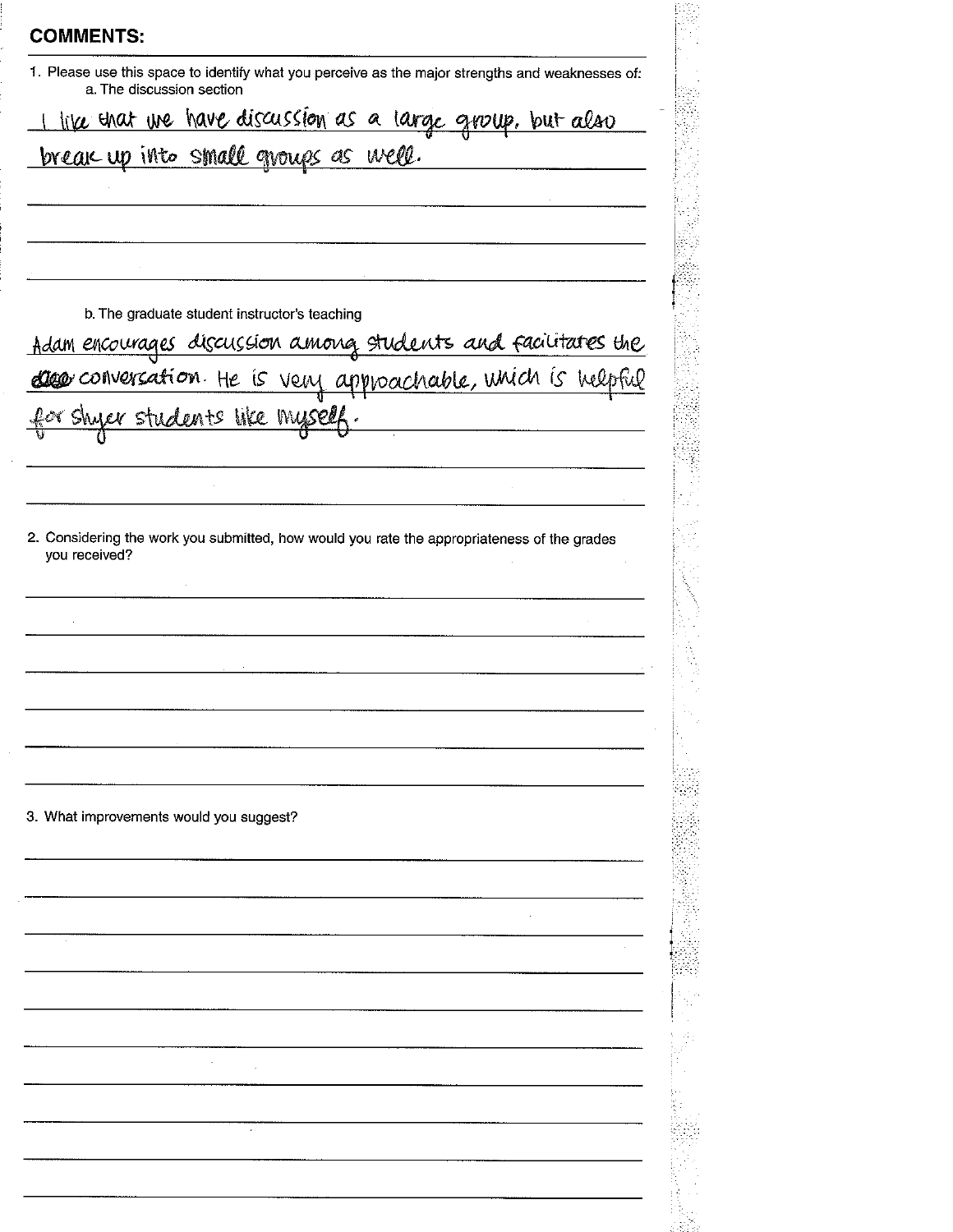**COMMENTS:** 1. Please use this space to identify what you perceive as the major strengths and weaknesses of: a. The discussion section  $M_{\odot}$  $t_{\mathcal{U}}$ nelotut section  $7h$  $\sim$ was  $O(\sqrt{2})$  $\sqrt{2r}$  $(1151)$ b. The graduate student instructor's teaching  $CDQ$ r na r ーヤハ H 2. Considering the work you submitted, how would you rate the appropriateness of the grades you received? transparent and fair أعصرهم 3. What improvements would you suggest?  $P_{\text{eq}}$  $Sure$ make Hassner, <u>Adam</u> Continu  $c_{\Lambda}$ А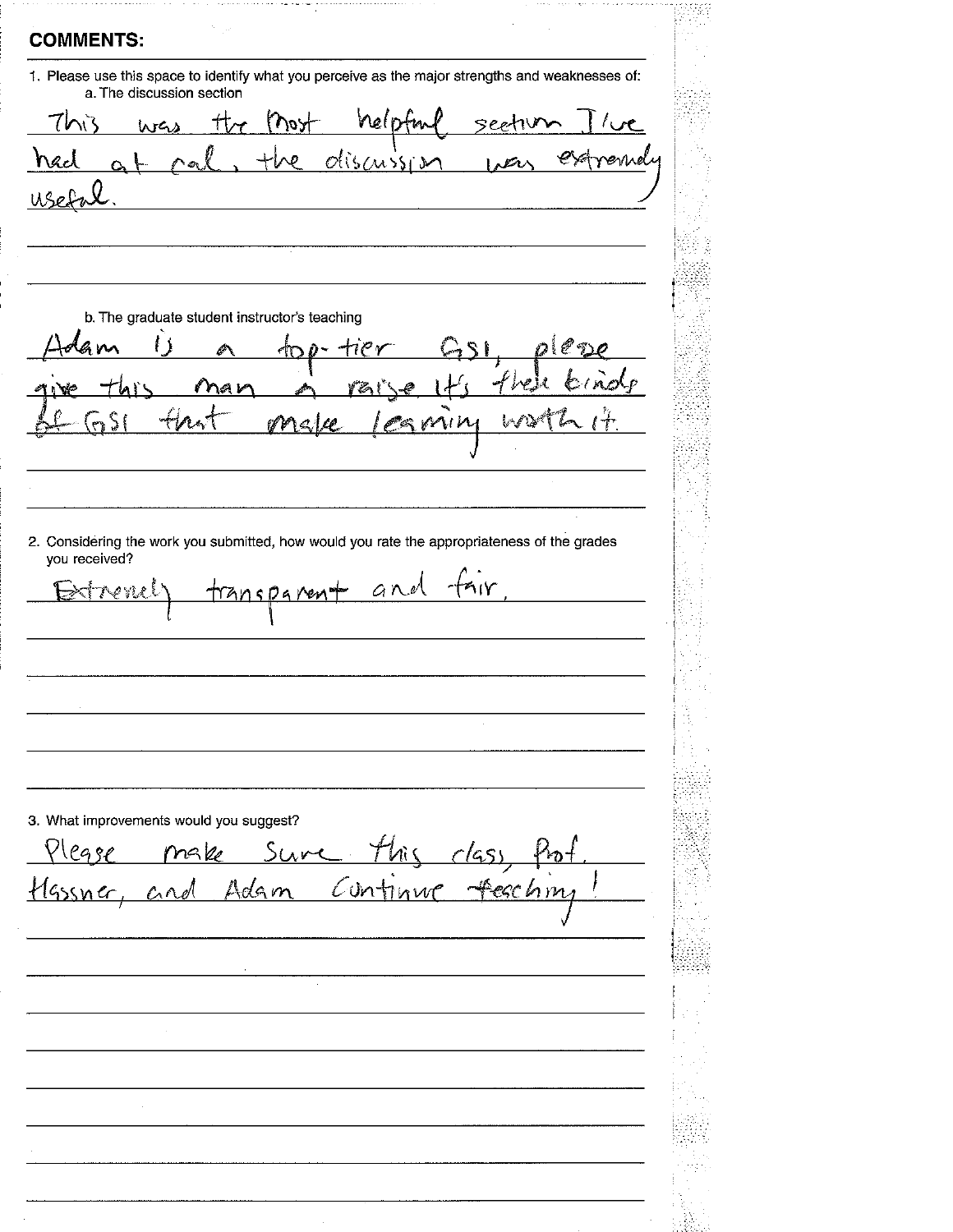1. Please use this space to identify what you perceive as the major strengths and weaknesses of: a. The discussion section Good dass noussion May be  $m/s$  $U550M$  $M$  $\mathcal{N}$  $\Lambda$ IPA  $\mathcal{L}$  in  $\alpha$  $<\epsilon$ USSI  $\hat{\mathcal{Q}}$ ₽ aa w ĥ мдио b. The graduate student instructor's teaching direct. For the mo C I  $\ell \Omega$  $\ddag$ Pa  $unba$ 2. Considering the work you submitted, how would you rate the appropriateness of the grades you received? Perfectly Fine  $R$   $\frac{1}{1 + 10}$ Maybe midterm genero  $055a$ hV  $\overline{a}$ 3. What improvements would you suggest? **NIA**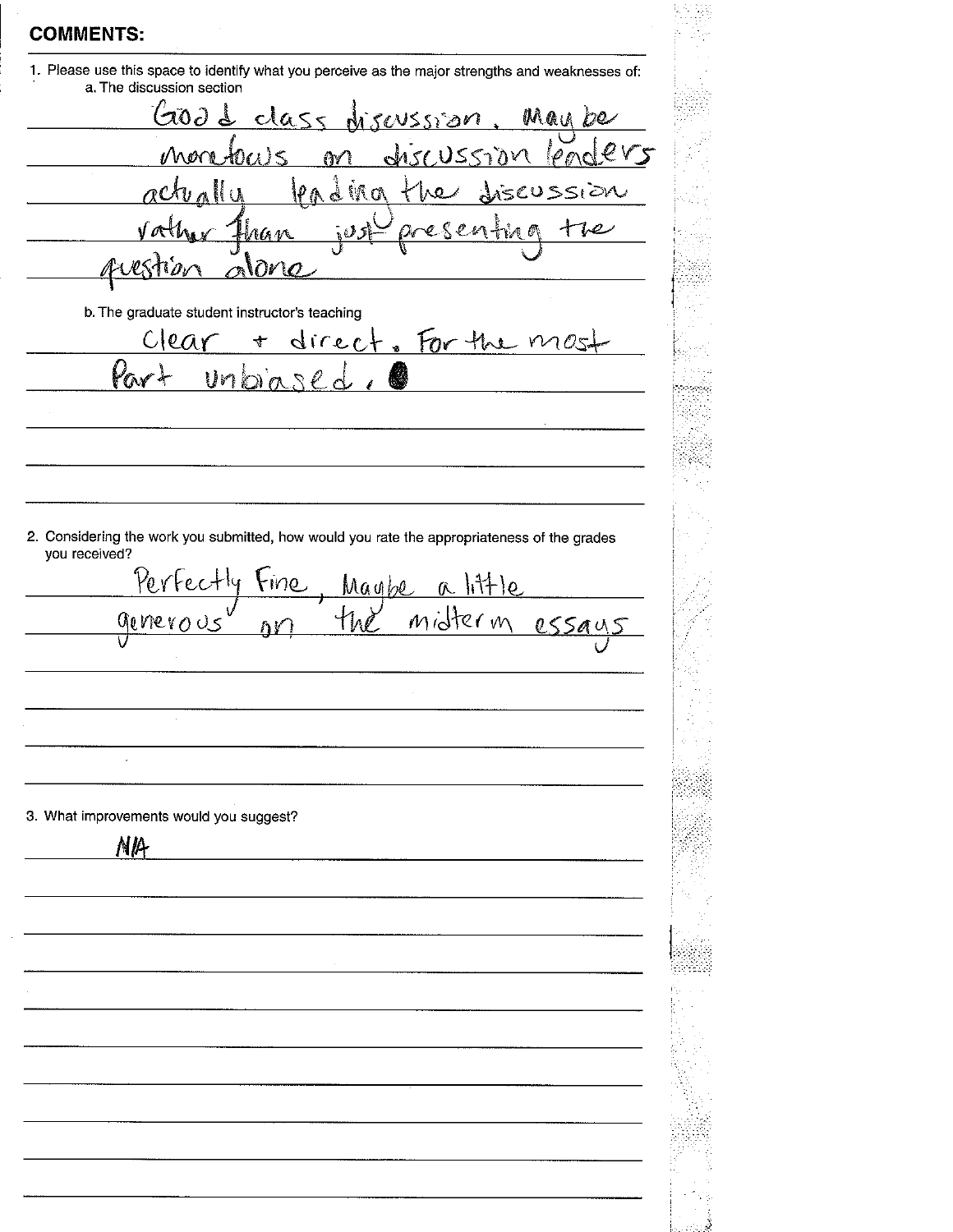1. Please use this space to identify what you perceive as the major strengths and weaknesses of: a. The discussion section  $u$ H  $9150$  $\epsilon$ G  $910$  $O_{\ell}$  $\mathcal{L}_{1}$ b. The graduate student instructor's teaching 2. Considering the work you submitted, how would you rate the appropriateness of the grades you received?  $\bar{\gamma}$ 3. What improvements would you suggest?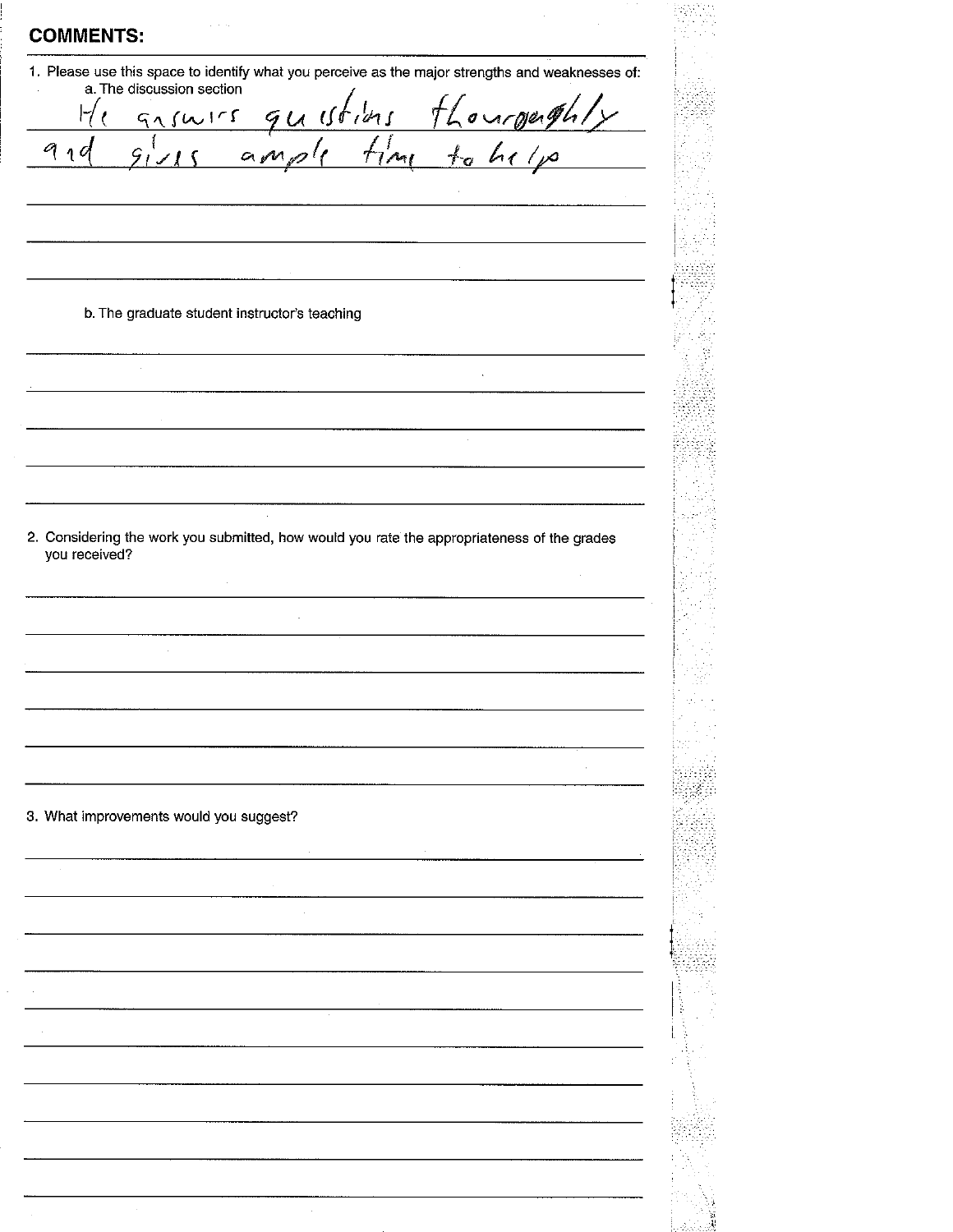1. Please use this space to identify what you perceive as the major strengths and weaknesses of:

a. The discussion section Kmrs uhr <u>serms</u> た b. The graduate student instructor's teaching 'M 2. Considering the work you submitted, how would you rate the appropriateness of the grades you received? Len Webs  $10<sub>1</sub>$ Ил.  $\omega$ 3. What improvements would you suggest? AAS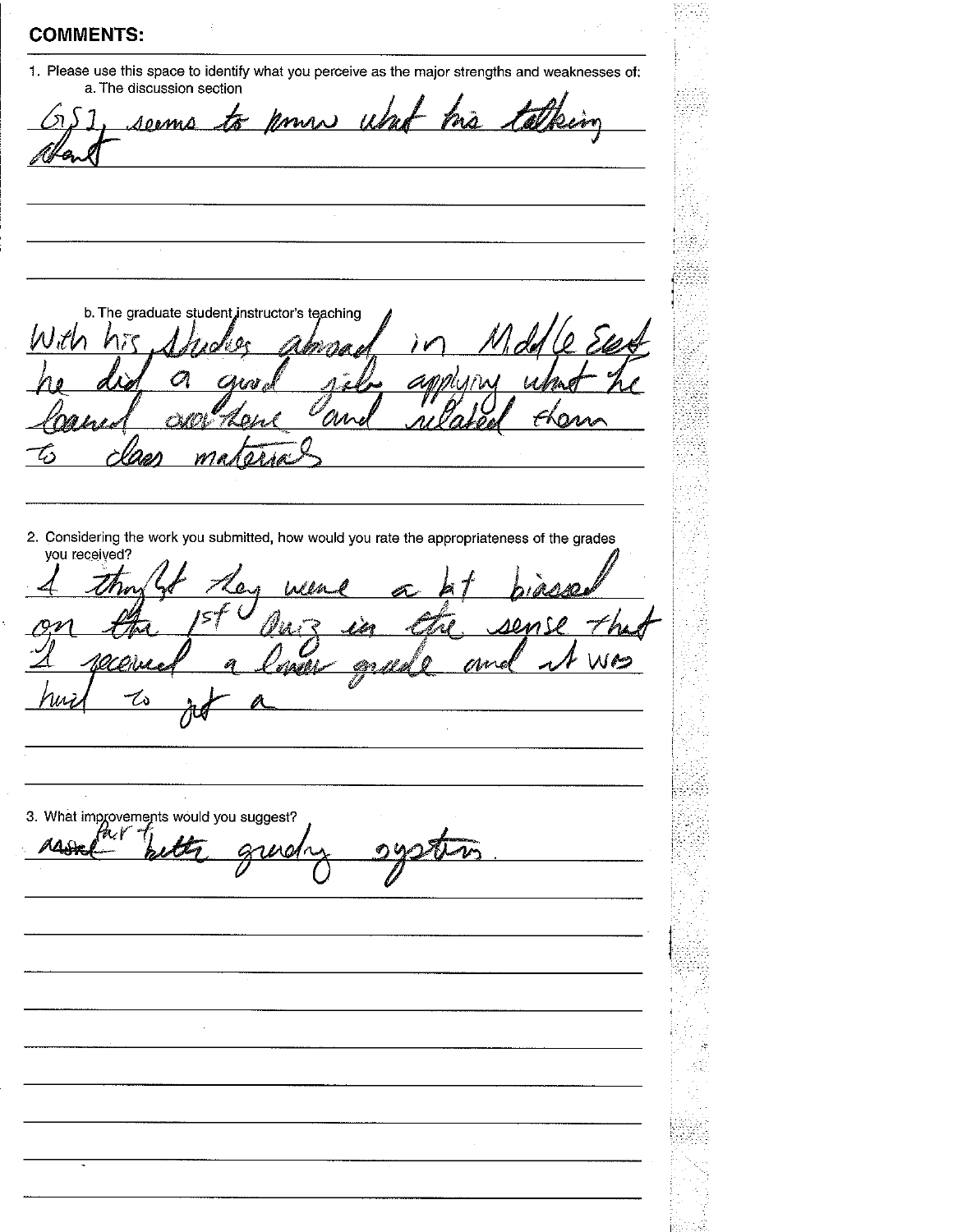1. Please use this space to identify what you perceive as the major strengths and weaknesses of: a. The discussion section Strengths: Allowed for me to address the ambiguities of the material. There was effective group che ussin  $\alpha_5$  we l Weakness: More so at the beginning, only few people were really purthyating b. The graduate student instructor's teaching Strength: Clear, concise, relevant to the material, and asks tough question Weaknesses! Som This was convected for the most part. but did not always actively encouraged evenyone to purticipate 2. Considering the work you submitted, how would you rate the appropriateness of the grades you received? consider the grades appropriate. markt he criticism was fair and helpful 3. What improvements would you suggest? think that more furnal debates could allow I more fully flesh out their positions  $\mathcal{P}$ students the subject matter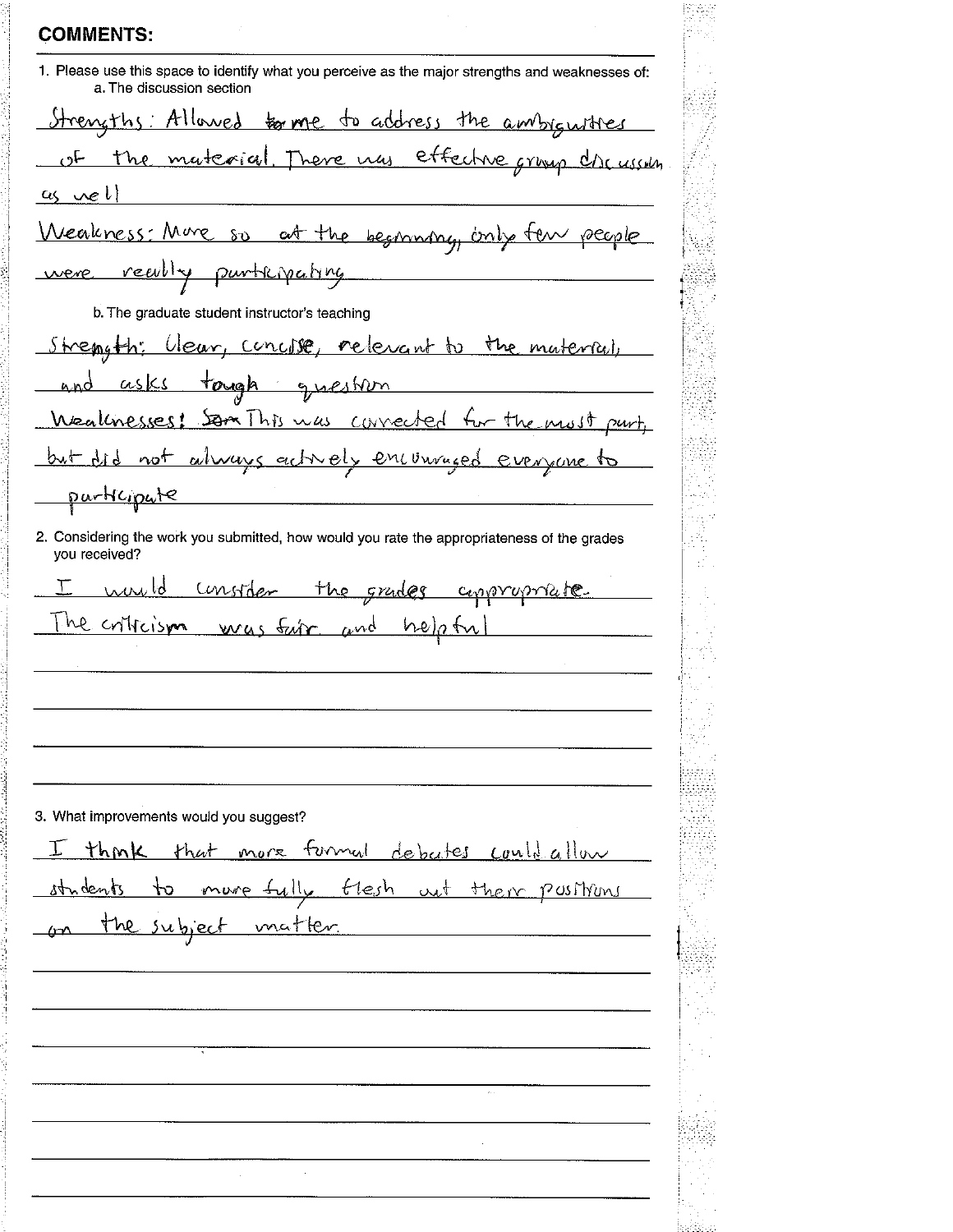| 1. Please use this space to identify what you perceive as the major strengths and weaknesses of:<br>a. The discussion section |      |
|-------------------------------------------------------------------------------------------------------------------------------|------|
|                                                                                                                               |      |
| I like that he encouraged discussion<br>among the class and left room for<br>the disession to answer or clarify can           |      |
|                                                                                                                               |      |
|                                                                                                                               |      |
|                                                                                                                               |      |
|                                                                                                                               |      |
| b. The graduate student instructor's teaching                                                                                 |      |
| <u>uzed and clear</u>                                                                                                         |      |
|                                                                                                                               |      |
|                                                                                                                               |      |
|                                                                                                                               |      |
|                                                                                                                               |      |
|                                                                                                                               |      |
| <u>tough grader</u>                                                                                                           |      |
| you received?<br>ther GSJs IM Conv                                                                                            | were |
| I think that he was a tough<br>with certain expectations that                                                                 |      |
|                                                                                                                               |      |
| 3. What improvements would you suggest?                                                                                       |      |
|                                                                                                                               |      |
|                                                                                                                               |      |
|                                                                                                                               |      |
|                                                                                                                               |      |
|                                                                                                                               |      |
|                                                                                                                               |      |
|                                                                                                                               |      |
|                                                                                                                               |      |
|                                                                                                                               |      |
|                                                                                                                               |      |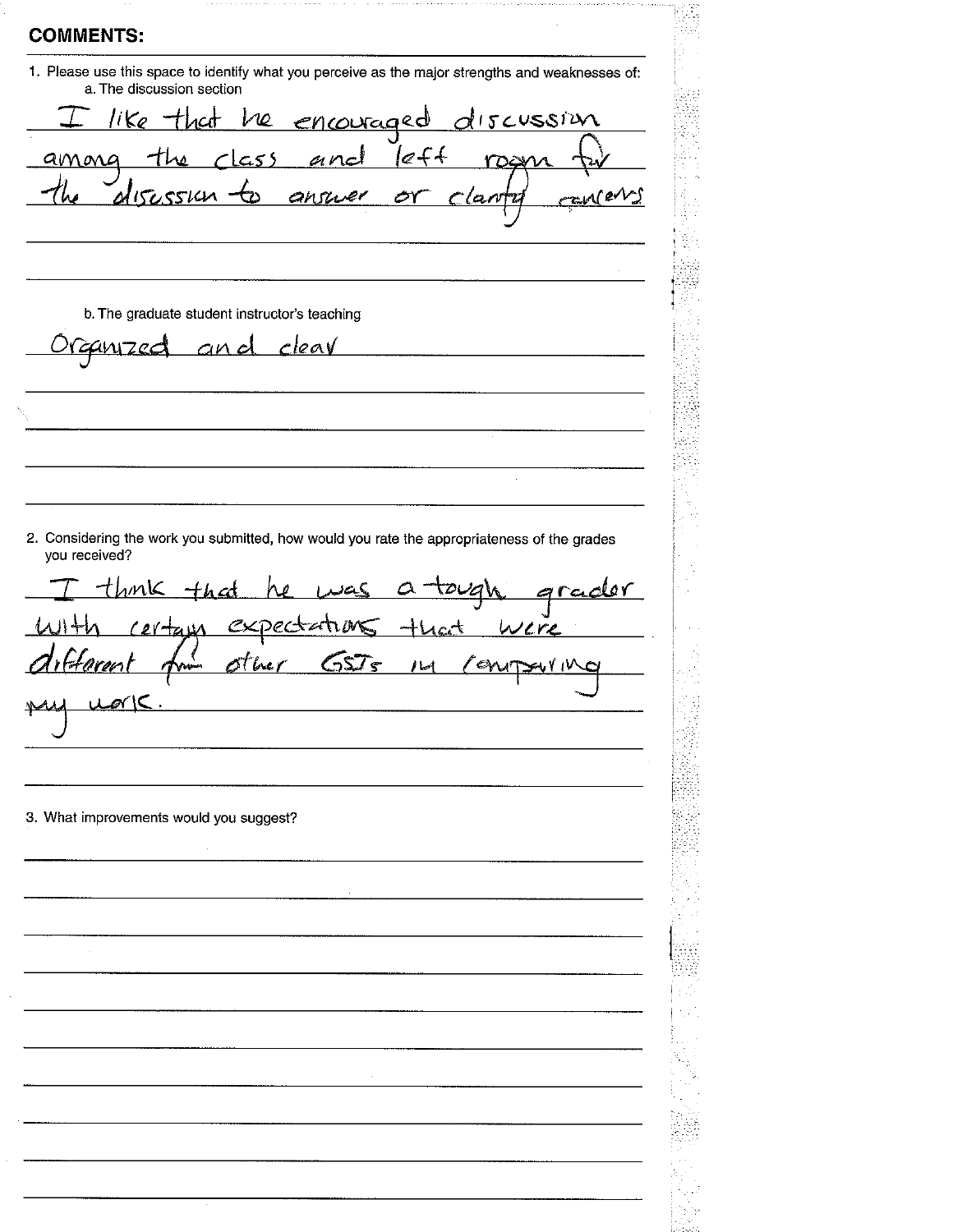1. Please use this space to identify what you perceive as the major strengths and weaknesses of: a. The discussion section

to clear up questions  $a$ Mnin  $G$ V<sub>1</sub> $\alpha$ Also gree letures unanswe  $1n$  $\mathcal{C}$ d chance to  $W\!V$ PXAMS N  $11d$  $RX$  $R$ TES  $\overline{A}$ 

b. The graduate student instructor's teaching B SURV CLEON  $\mathscr{O}$  ९  $QVM$ ain  $\mathscr{O}$ He T3  $\sigma$  $\overline{\mathcal{L}}$ W તું શુ When We a EAR M  $\mathcal{D}$  $\theta$  $\mathcal{O}\,$  $\overline{A}$ 

2. Considering the work you submitted, how would you rate the appropriateness of the grades you received?

 $\bigvee\mathcal{C}$  ) radus  $QKQC$  $\Lambda$ C.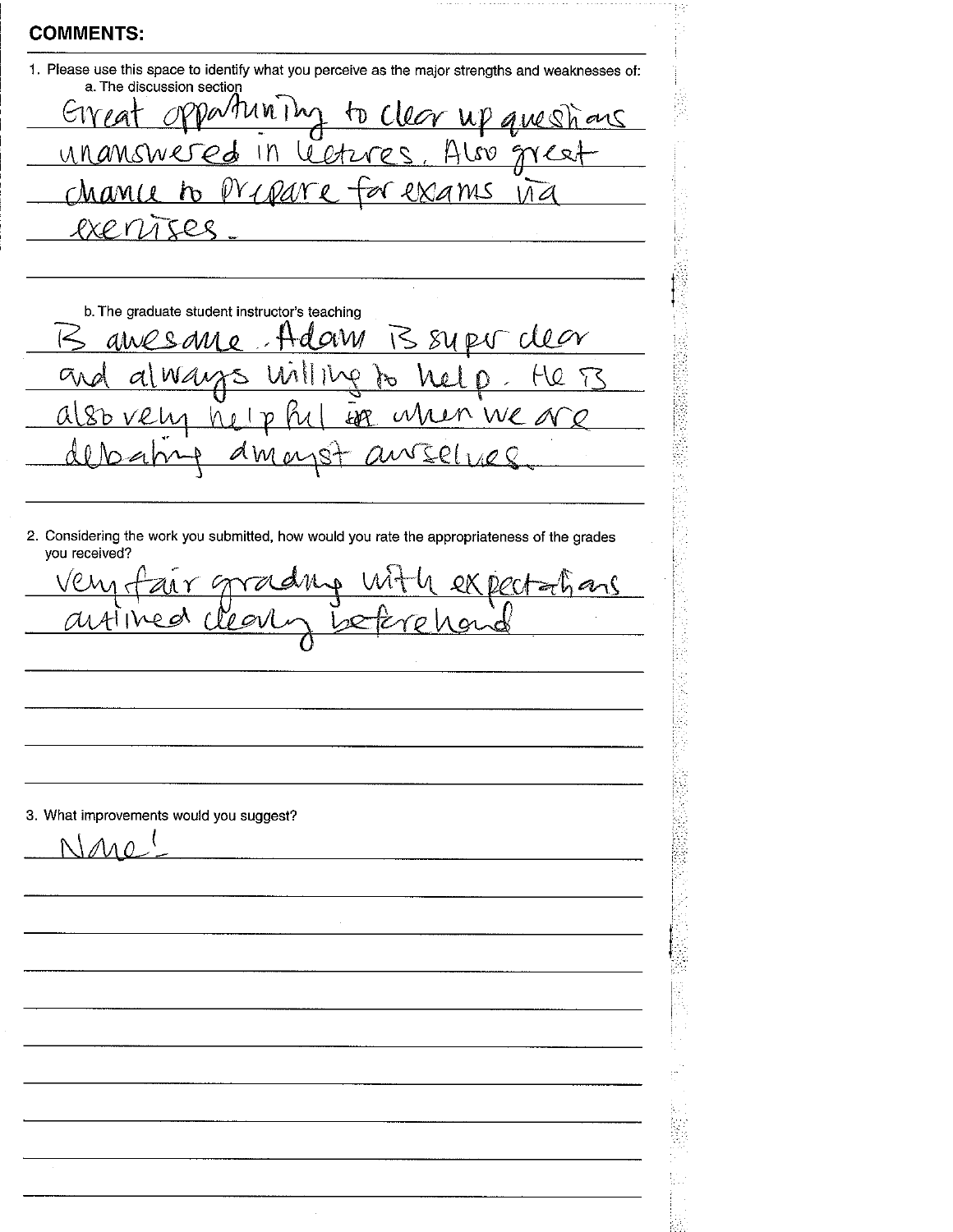1. Please use this space to identify what you perceive as the major strengths and weaknesses of: a. The discussion section

- deball/diversions about paterials StrengTU

Cecture review Weakresses - Lack ත

b. The graduate student instructor's teaching

Viery clear cinformative

Woakresses

2. Considering the work you submitted, how would you rate the appropriateness of the grades you received?

 $\mathcal{L}$ 

appropriate  $\ell$ v $\gamma$ 

3. What improvements would you suggest?

More focar lecture review  $\overline{\mathcal{M}}$ 

 $\overline{1}$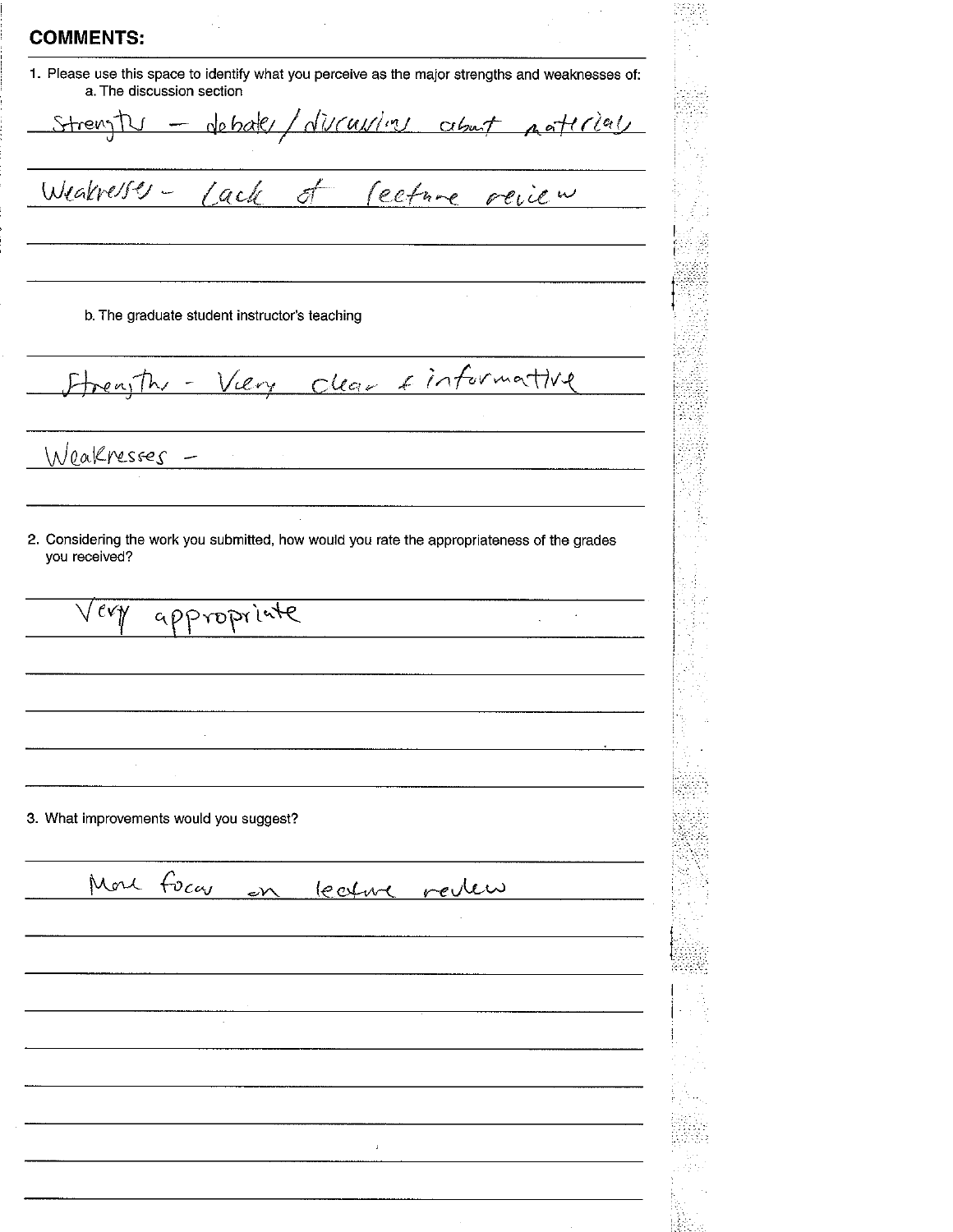**COMMENTS:** 1. Please use this space to identify what you perceive as the major strengths and weaknesses of: a. The discussion section  $3$ ection  $\sqrt{200d}$  $\overline{a}$ b. The graduate student instructor's teaching Great Instructor 2. Considering the work you submitted, how would you rate the appropriateness of the grades you received? Appropriate 3. What improvements would you suggest? None  $651,$  am of  $\tilde{1}$ a  $5/1$  $\Delta$ (m heve at  $\nu$ <  $\ddot{\phantom{a}}$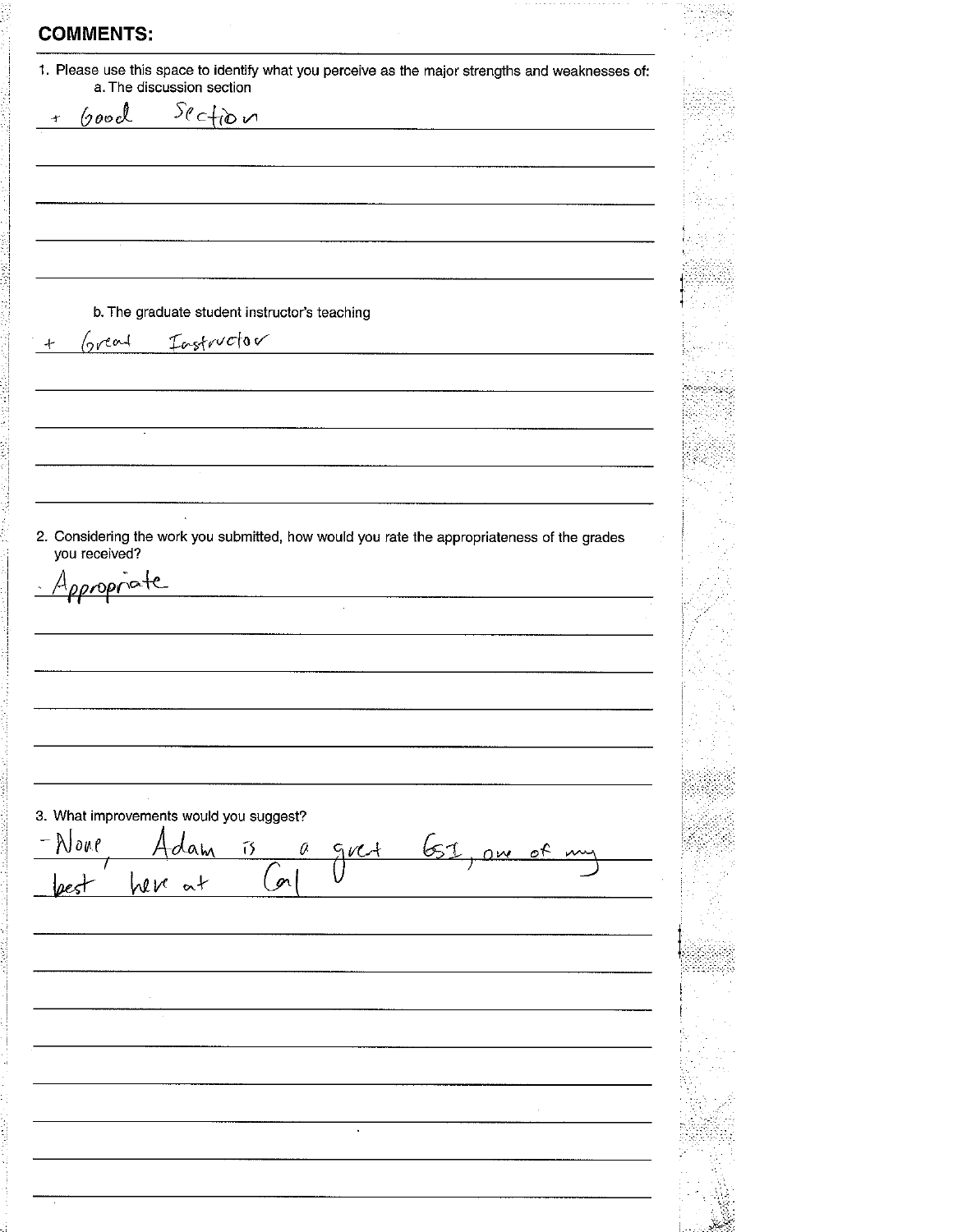|                                                                                                              | 1. Please use this space to identify what you perceive as the major strengths and weaknesses of:                                                                                                                                                                                                                                                                                                                                                      |
|--------------------------------------------------------------------------------------------------------------|-------------------------------------------------------------------------------------------------------------------------------------------------------------------------------------------------------------------------------------------------------------------------------------------------------------------------------------------------------------------------------------------------------------------------------------------------------|
| a. The discussion section                                                                                    |                                                                                                                                                                                                                                                                                                                                                                                                                                                       |
|                                                                                                              |                                                                                                                                                                                                                                                                                                                                                                                                                                                       |
|                                                                                                              |                                                                                                                                                                                                                                                                                                                                                                                                                                                       |
|                                                                                                              |                                                                                                                                                                                                                                                                                                                                                                                                                                                       |
|                                                                                                              | $\begin{tabular}{ccccc} \multicolumn{2}{c }{\textbf{1} & \multicolumn{2}{c }{\textbf{2} & \multicolumn{2}{c }{\textbf{3} & \multicolumn{2}{c }{\textbf{4} & \multicolumn{2}{c }{\textbf{5} & \multicolumn{2}{c }{\textbf{6} & \multicolumn{2}{c }{\textbf{6} & \multicolumn{2}{c }{\textbf{6} & \multicolumn{2}{c }{\textbf{6} & \multicolumn{2}{c }{\textbf{6} & \multicolumn{2}{c }{\textbf{6} & \multicolumn{2}{c }{\textbf{6} & \multicolumn{2}{$ |
|                                                                                                              |                                                                                                                                                                                                                                                                                                                                                                                                                                                       |
|                                                                                                              |                                                                                                                                                                                                                                                                                                                                                                                                                                                       |
|                                                                                                              |                                                                                                                                                                                                                                                                                                                                                                                                                                                       |
| b. The graduate student instructor's teaching                                                                |                                                                                                                                                                                                                                                                                                                                                                                                                                                       |
|                                                                                                              |                                                                                                                                                                                                                                                                                                                                                                                                                                                       |
|                                                                                                              |                                                                                                                                                                                                                                                                                                                                                                                                                                                       |
|                                                                                                              |                                                                                                                                                                                                                                                                                                                                                                                                                                                       |
|                                                                                                              |                                                                                                                                                                                                                                                                                                                                                                                                                                                       |
|                                                                                                              |                                                                                                                                                                                                                                                                                                                                                                                                                                                       |
|                                                                                                              |                                                                                                                                                                                                                                                                                                                                                                                                                                                       |
|                                                                                                              |                                                                                                                                                                                                                                                                                                                                                                                                                                                       |
| 2. Considering the work you submitted, how would you rate the appropriateness of the grades<br>you received? |                                                                                                                                                                                                                                                                                                                                                                                                                                                       |
|                                                                                                              |                                                                                                                                                                                                                                                                                                                                                                                                                                                       |
|                                                                                                              |                                                                                                                                                                                                                                                                                                                                                                                                                                                       |
|                                                                                                              |                                                                                                                                                                                                                                                                                                                                                                                                                                                       |
|                                                                                                              |                                                                                                                                                                                                                                                                                                                                                                                                                                                       |
|                                                                                                              |                                                                                                                                                                                                                                                                                                                                                                                                                                                       |
|                                                                                                              |                                                                                                                                                                                                                                                                                                                                                                                                                                                       |
|                                                                                                              | a Alban                                                                                                                                                                                                                                                                                                                                                                                                                                               |
|                                                                                                              |                                                                                                                                                                                                                                                                                                                                                                                                                                                       |
|                                                                                                              |                                                                                                                                                                                                                                                                                                                                                                                                                                                       |
|                                                                                                              | ve ap                                                                                                                                                                                                                                                                                                                                                                                                                                                 |
| 3. What improvements would you suggest?                                                                      |                                                                                                                                                                                                                                                                                                                                                                                                                                                       |
|                                                                                                              | her a                                                                                                                                                                                                                                                                                                                                                                                                                                                 |
|                                                                                                              |                                                                                                                                                                                                                                                                                                                                                                                                                                                       |
|                                                                                                              | ą<br>ωż.                                                                                                                                                                                                                                                                                                                                                                                                                                              |
|                                                                                                              |                                                                                                                                                                                                                                                                                                                                                                                                                                                       |
|                                                                                                              |                                                                                                                                                                                                                                                                                                                                                                                                                                                       |
|                                                                                                              |                                                                                                                                                                                                                                                                                                                                                                                                                                                       |
|                                                                                                              |                                                                                                                                                                                                                                                                                                                                                                                                                                                       |
|                                                                                                              |                                                                                                                                                                                                                                                                                                                                                                                                                                                       |
|                                                                                                              |                                                                                                                                                                                                                                                                                                                                                                                                                                                       |
|                                                                                                              |                                                                                                                                                                                                                                                                                                                                                                                                                                                       |
|                                                                                                              |                                                                                                                                                                                                                                                                                                                                                                                                                                                       |
|                                                                                                              | <i>lichtenhe</i>                                                                                                                                                                                                                                                                                                                                                                                                                                      |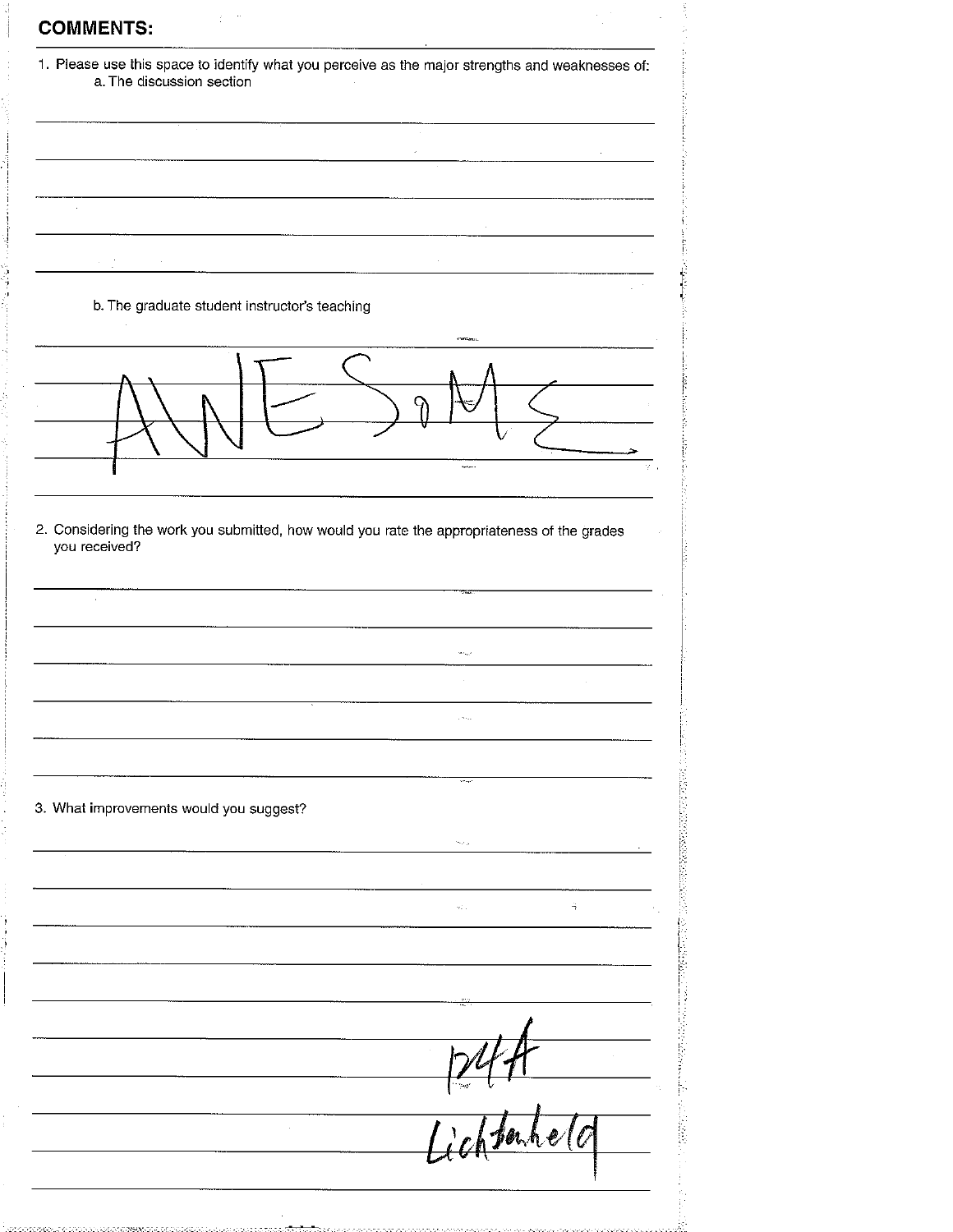1. Please use this space to identify what you perceive as the major strengths and weaknesses of: a. The discussion section

to com

b. The graduate student instructor's teaching

'D'an

hel

Makes concep ne z ינום' <u>06/0</u> EL BAL P est p

2. Considering the work you submitted, how would you rate the appropriateness of the grades you received?

Extremely <u>fair</u>

esome soction! Nothing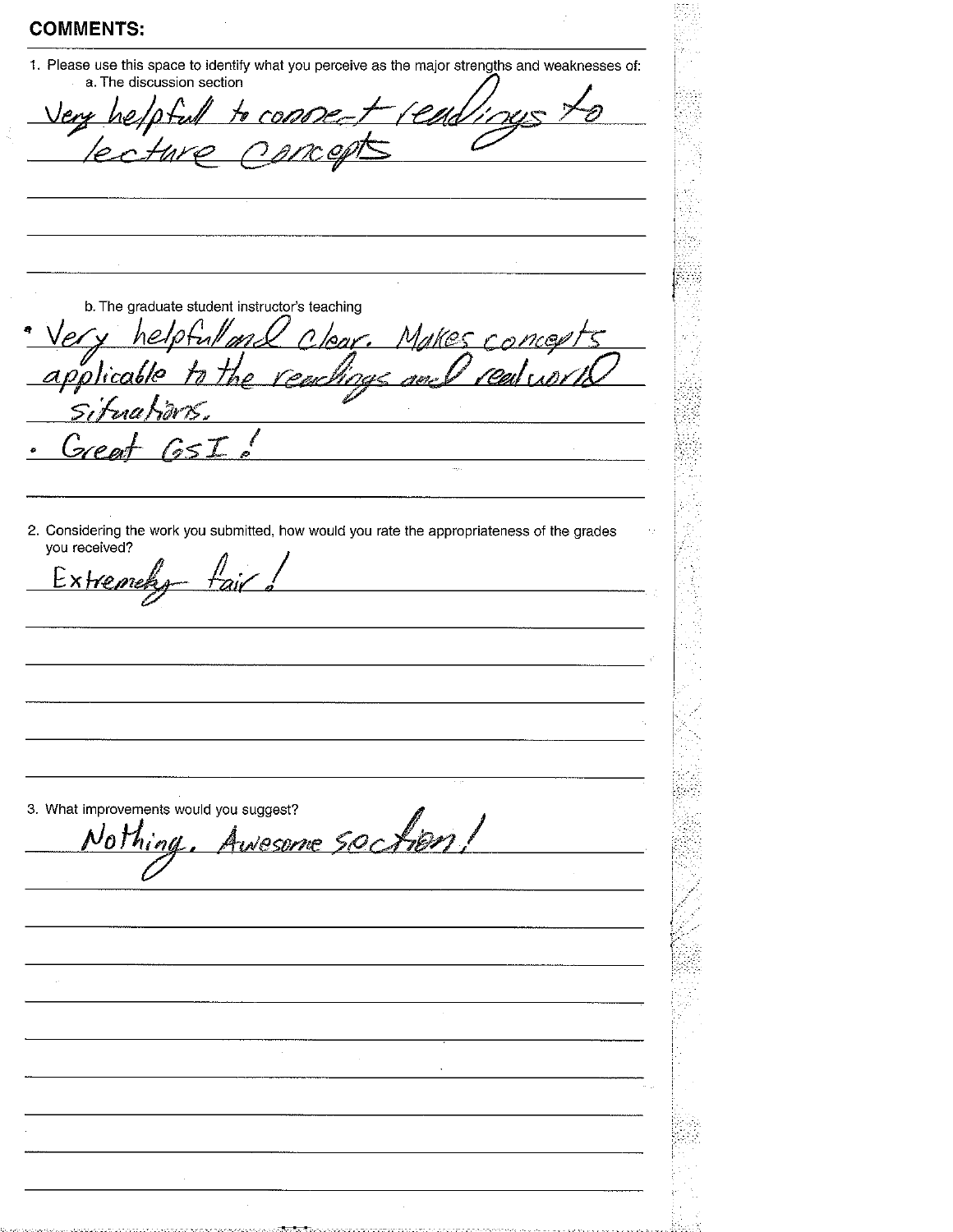**COMMENTS:** 1. Please use this space to identify what you perceive as the major strengths and weaknesses of: a. The discussion section  $\upsilon$  as 1 OV S VM b. The graduate student instructor's teaching Mare, he alter  $\mathcal{M}_{\mathcal{A}}$ Å 2. Considering the work you submitted, how would you rate the appropriateness of the grades you received?  $6/4$ . 3. What improvements would you suggest? nore a Å  $\mathcal{L}$ Æ.

l,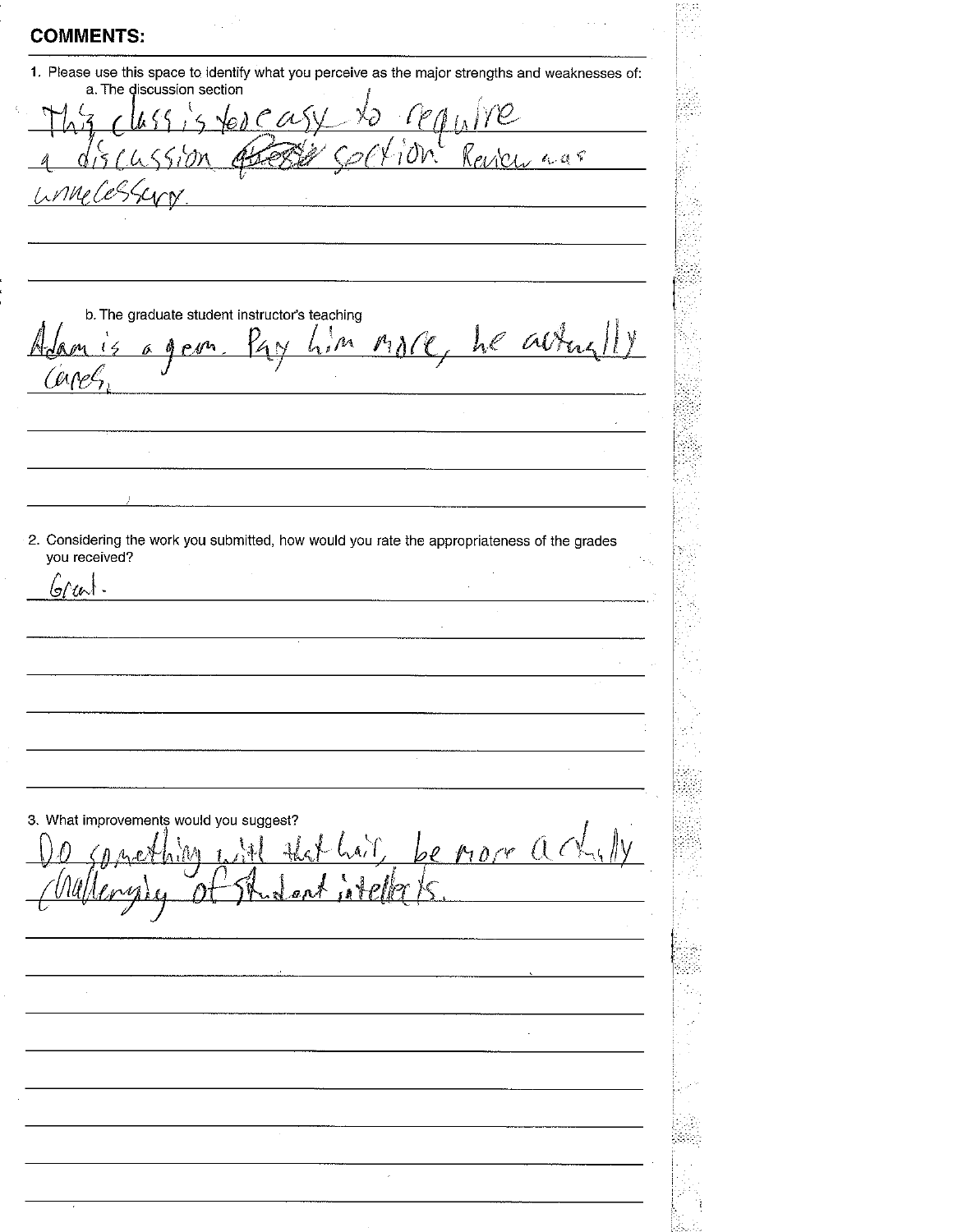**COMMENTS:** 1. Please use this space to identify what you perceive as the major strengths and weaknesses of: a. The discussion section Certain  $QU(M)$ \NG c OO Mill  $\boldsymbol{a}$ ্ৰ b. The graduate student instructor's teaching Φ. 2. Considering the work you submitted, how would you rate the appropriateness of the grades you received? ne arcicli **YZR**  $\infty$ 3. What improvements would you suggest? <u>nank you.</u>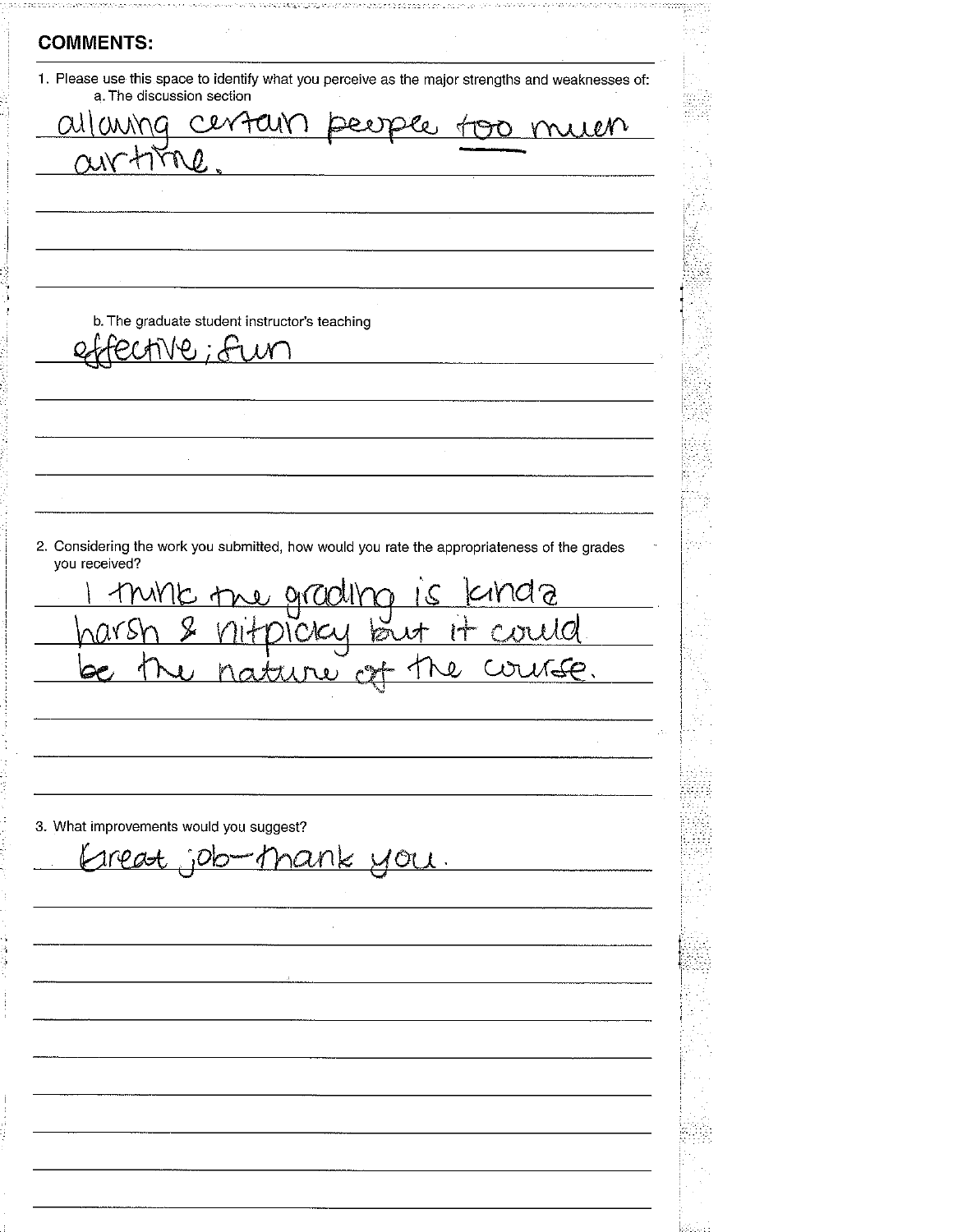|      | 1. Please use this space to identify what you perceive as the major strengths and weaknesses of:<br>a. The discussion section |
|------|-------------------------------------------------------------------------------------------------------------------------------|
|      |                                                                                                                               |
|      |                                                                                                                               |
|      |                                                                                                                               |
|      |                                                                                                                               |
|      |                                                                                                                               |
|      |                                                                                                                               |
|      |                                                                                                                               |
|      | b. The graduate student instructor's teaching                                                                                 |
| 7238 | <u>GSI ILE HAO IN THE POLISCE DEPARTMENT-RESPONSIVE</u>                                                                       |
|      |                                                                                                                               |
|      | <u>TO STUDENT FEEDBACK, ADAPTS SECTION CURCICULUM BASEO ON</u>                                                                |
|      | STUDENTS' NEZAS, HELPS DEVELOS 10EPS/PROBLEMS RAISED IN                                                                       |
|      | LECTURE KATCHOR THAN JUST RESPODUCING TUEM.                                                                                   |
|      |                                                                                                                               |
|      |                                                                                                                               |
|      | HUMANITIES<br>DEPARTMENTS<br>SHOUCH ABOYSH GRADES.                                                                            |
|      |                                                                                                                               |
|      |                                                                                                                               |
|      |                                                                                                                               |
|      |                                                                                                                               |
|      |                                                                                                                               |
|      |                                                                                                                               |
|      | 3. What improvements would you suggest?                                                                                       |
|      |                                                                                                                               |
|      |                                                                                                                               |
|      |                                                                                                                               |
|      |                                                                                                                               |
|      |                                                                                                                               |
|      |                                                                                                                               |
|      |                                                                                                                               |
|      |                                                                                                                               |
|      |                                                                                                                               |
|      |                                                                                                                               |
|      |                                                                                                                               |
|      |                                                                                                                               |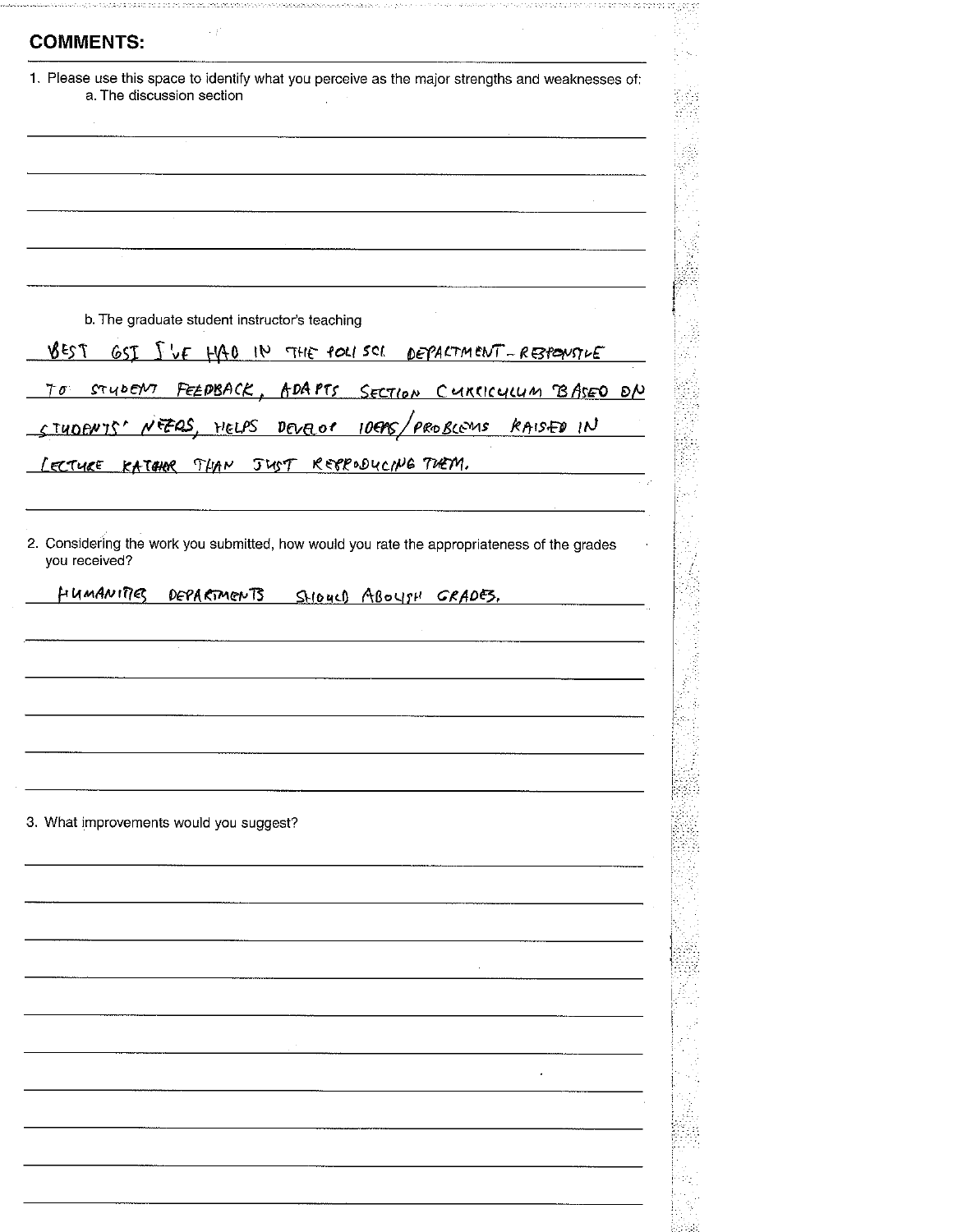1. Please use this space to identify what you perceive as the major strengths and weaknesses of: a. The discussion section y mall  $\ell(\lambda)$  $\lambda$  $\Omega$ À  $\alpha_{\mathcal{U}}$ КR  $\sigma$ ∆⊃ X ŌУ  $\mathbf{o}$ ۷N **CKA** علمو  $TCTST$  $\zeta$ Q) Δ ),JJ \ V b. The graduate student instructor's teaching Lucresians grat 2. Considering the work you submitted, how would you rate the appropriateness of the grades you received?  $Q_{\text{V}}Q$ V سلسلم  $\Delta$ 3. What improvements would you suggest? AIRUSA Ò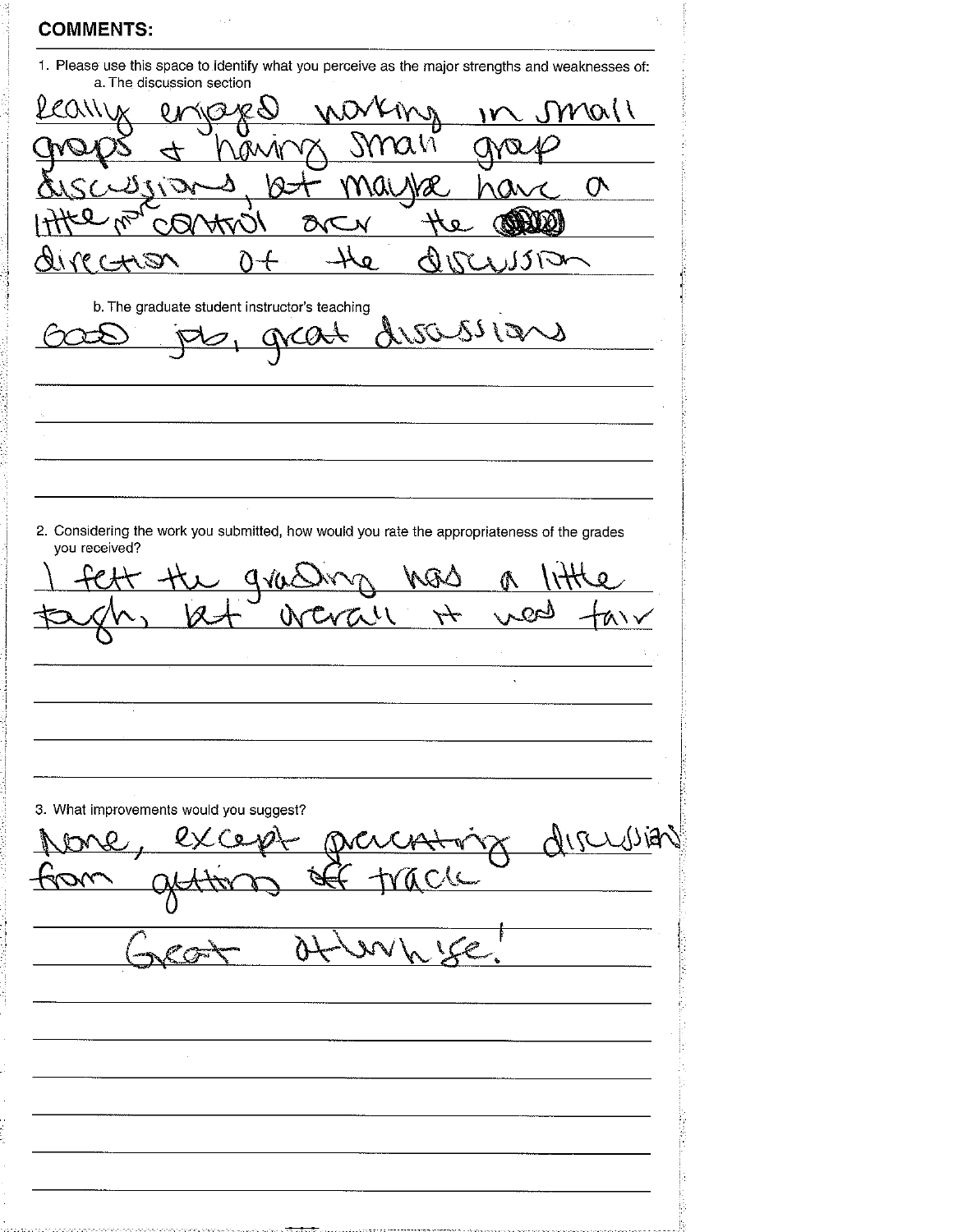**COMMENTS:** 1. Please use this space to identify what you perceive as the major strengths and weaknesses of: a. The discussion section discussion is lively  $+$ review den b. The graduate student instructor's teaching + direct, honest, knowled geable 2. Considering the work you submitted, how would you rate the appropriateness of the grades you received? nη  $\mathcal{L}$ 3. What improvements would you suggest? None!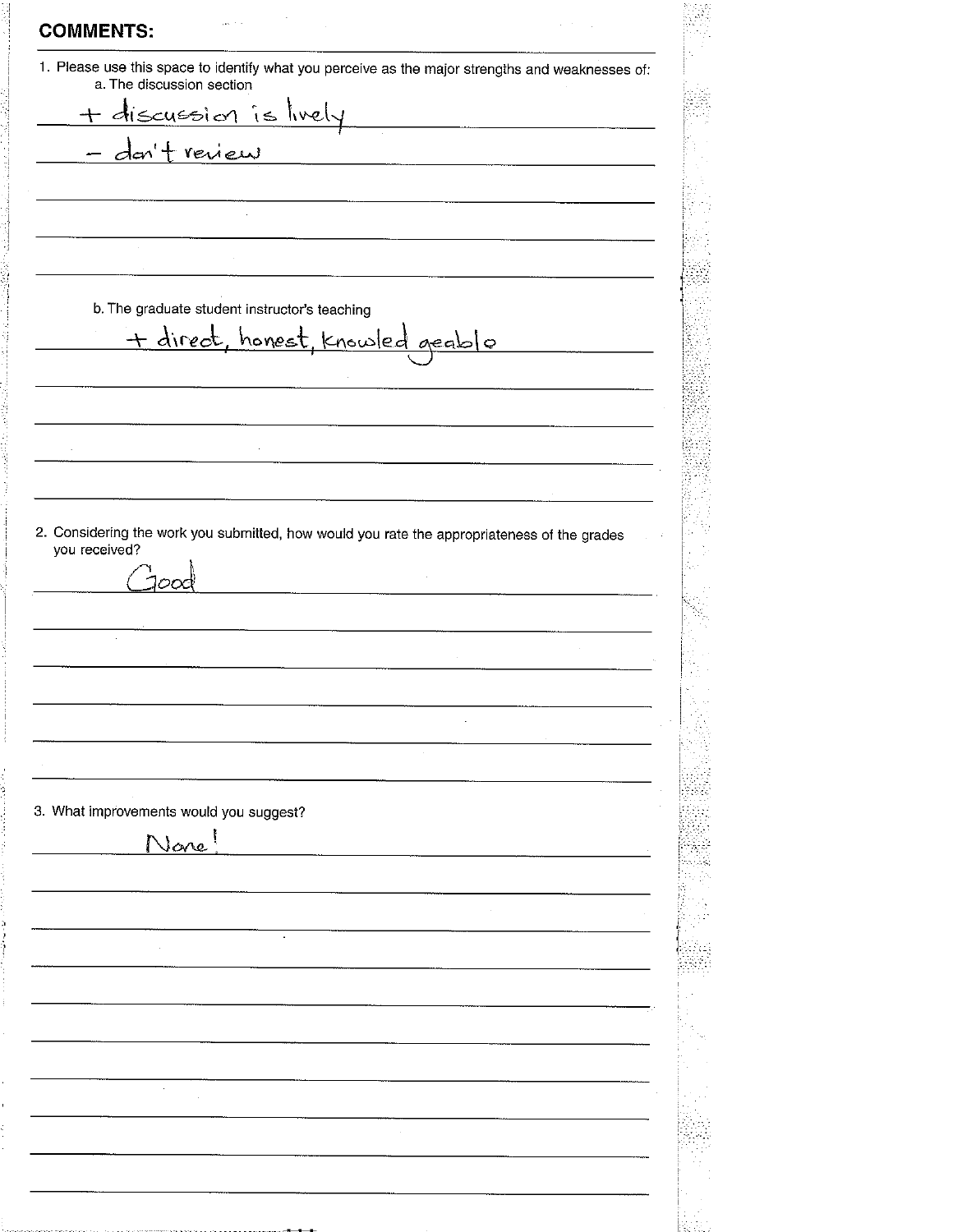**COMMENTS:** 1. Please use this space to identify what you perceive as the major strengths and weaknesses of: a. The discussion section Discussion section was informative, thoughtprovokine The only weak and always enpapine. ness 13 that sometimes oliscussion hould d nes ŁЫ ress a minor problem.  $onlu$ b. The graduate student instructor's teaching intermative, and en raxen mosten 2. Considering the work you submitted, how would you rate the appropriateness of the grades you received? mymate and fair polire  $\mathcal{O}$  1. romed 3. What improvements would you suggest? More in-class debates (INTE the one on internemin m syna might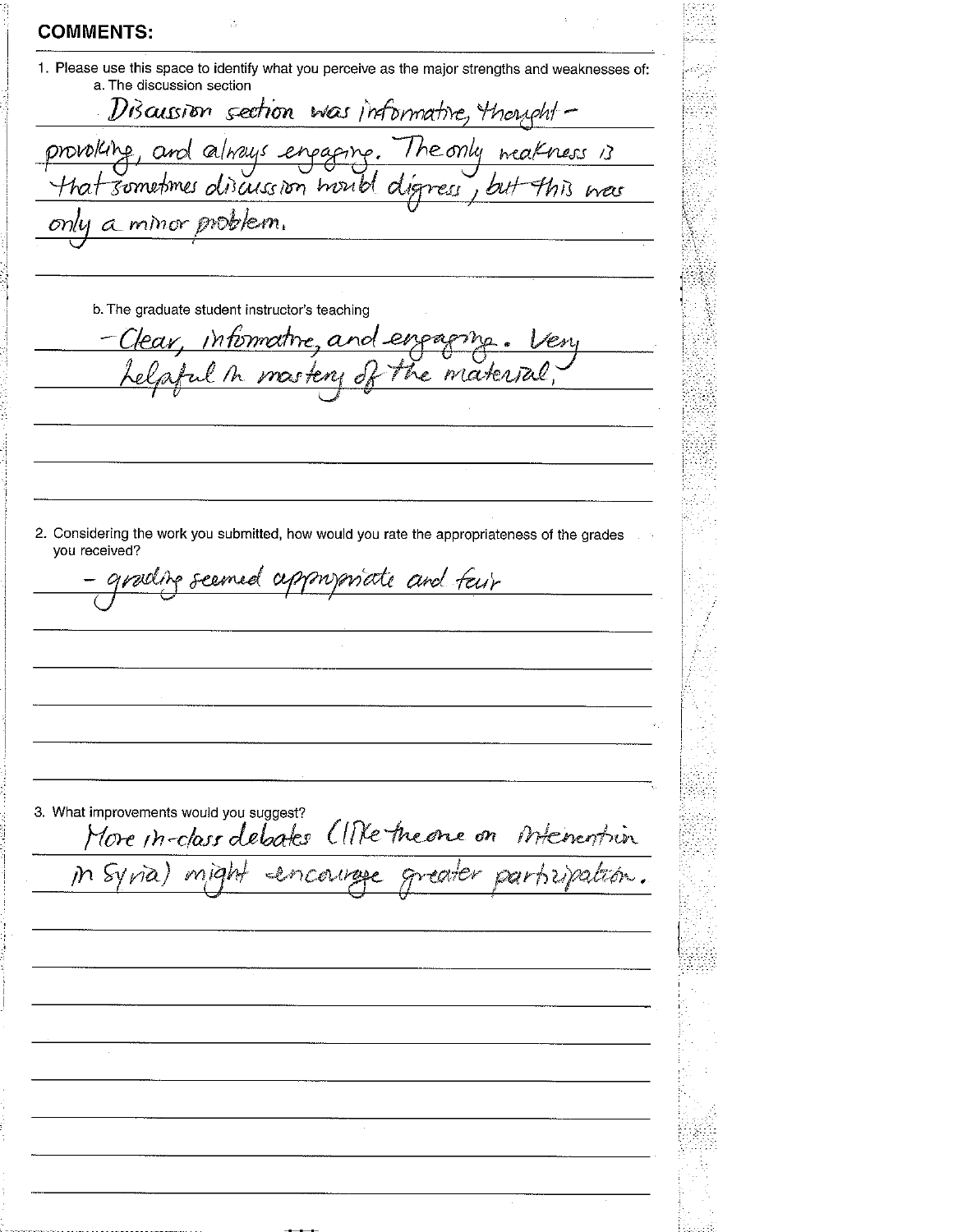**COMMENTS:** 1. Please use this space to identify what you perceive as the major strengths and weaknesses of: a. The discussion section Discussion -based and fun b. The graduate student instructor's teaching  $6f$ a faulity He's more 2. Considering the work you submitted, how would you rate the appropriateness of the grades you received? agreeable 工 think they were l. 3. What improvements would you suggest?  $f$ hef uth enpoca Cahcel classes MWC  $\infty$ We 6 Yes  $A\vee Y$  $4n$ nad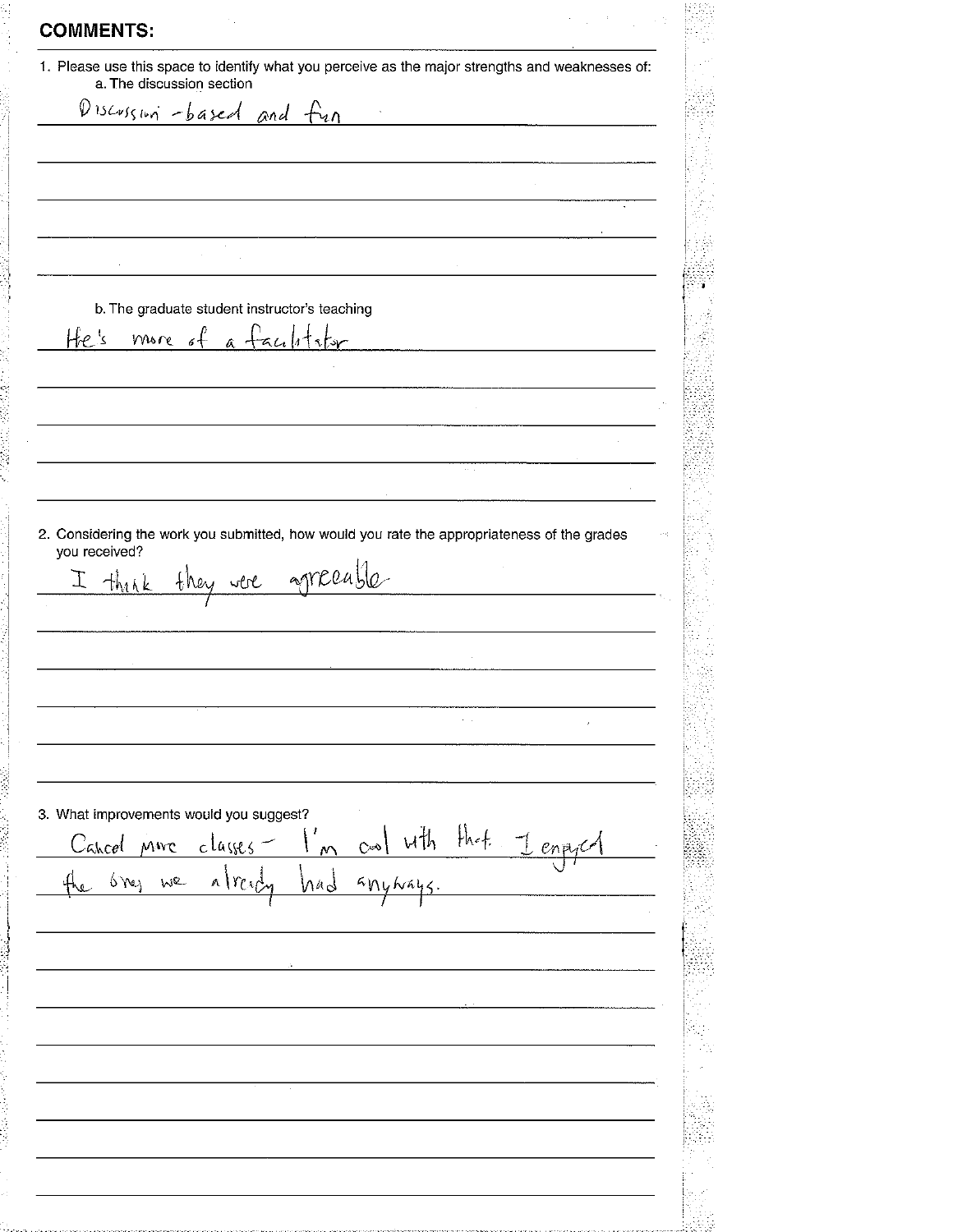**COMMENTS:** 1. Please use this space to identify what you perceive as the major strengths and weaknesses of:<br>a. The discussion section ahay Vem <del>ortist</del> athwisd reve b. The graduate student instructor's teaching <u>Well-tygan12ed</u> svover 2. Considering the work you submitted, how would you rate the appropriateness of the grades you received? haven't received Hrem 3. What improvements would you suggest?  $www2$ small Derbars move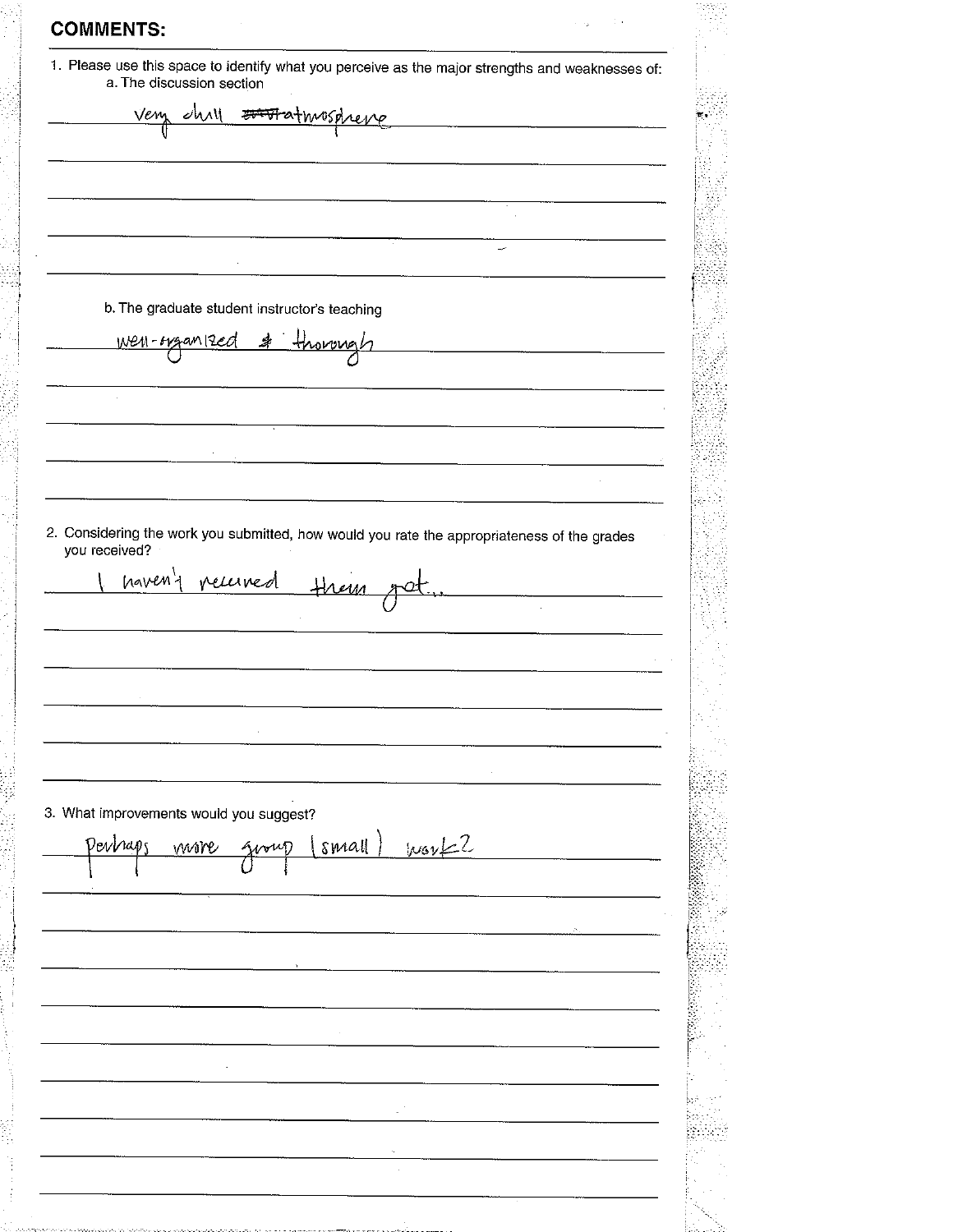**COMMENTS:** 1. Please use this space to identify what you perceive as the major strengths and weaknesses of: a. The discussion section no real Weaknessess  $\sqrt{900}$  $\tau_i$ (m ś b. The graduate student instructor's teaching  $\lambda$ 2. Considering the work you submitted, how would you rate the appropriateness of the grades you received? Dexpected art What <u> 5005 </u> 3. What improvements would you suggest? il)∕∖€  $\mathbf{t}$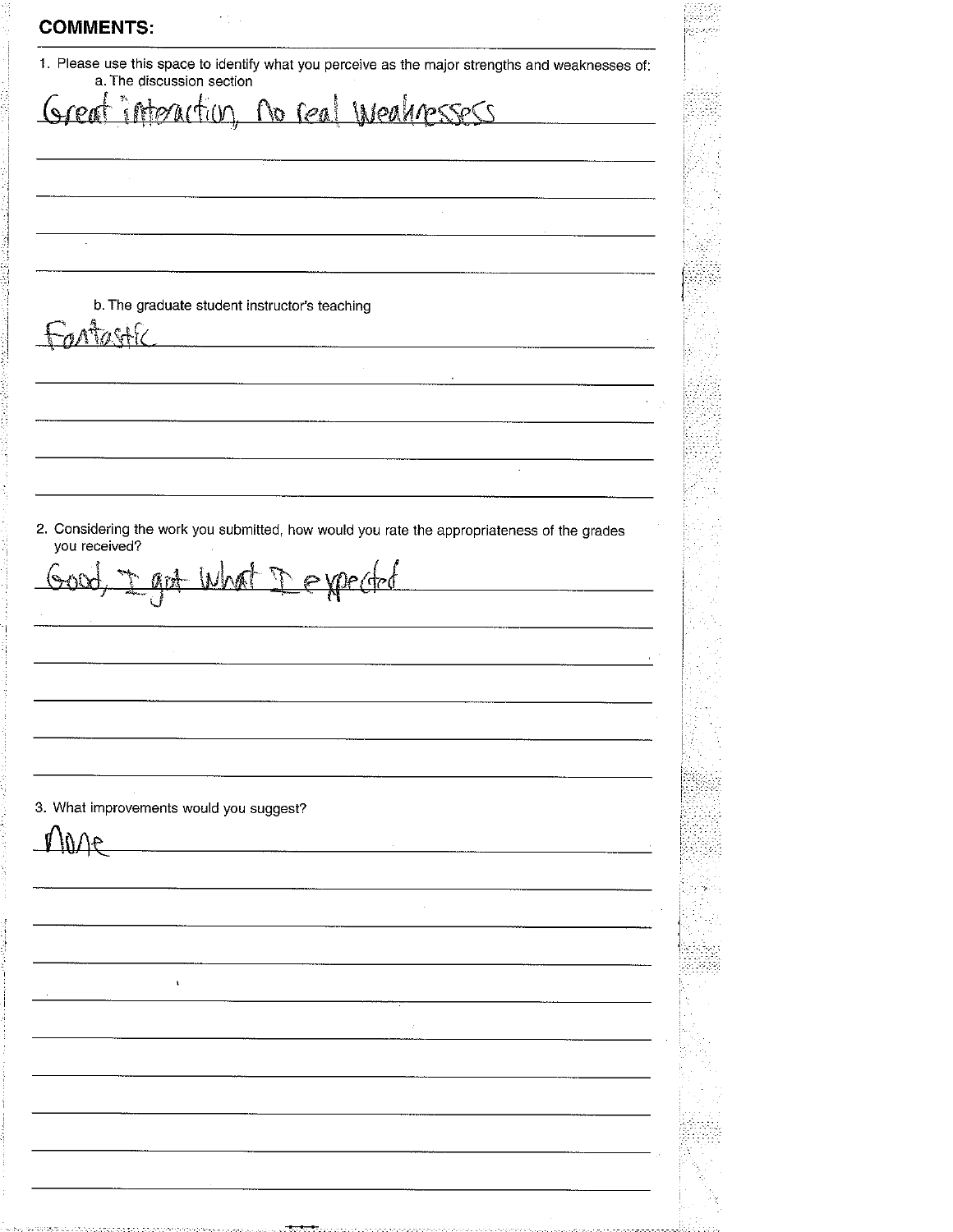**COMMENTS:** 1. Please use this space to identify what you perceive as the major strengths and weaknesses of: a. The discussion section At times any a few votes deminated Aden worked had mx  $k$  organ Clerdors <u>and</u> and the state of the state of b. The graduate student instructor's teaching attenp Multiple retrods S ke  $215$ mali end  $rac{1}{2}$ Knowledgable Subject  $n_{\tau}$ 2. Considering the work you submitted, how would you rate the appropriateness of the grades  $T_{\ell}$ grades have been call with Codeal thorough 3. What improvements would you suggest?  $\ddot{\phantom{1}}$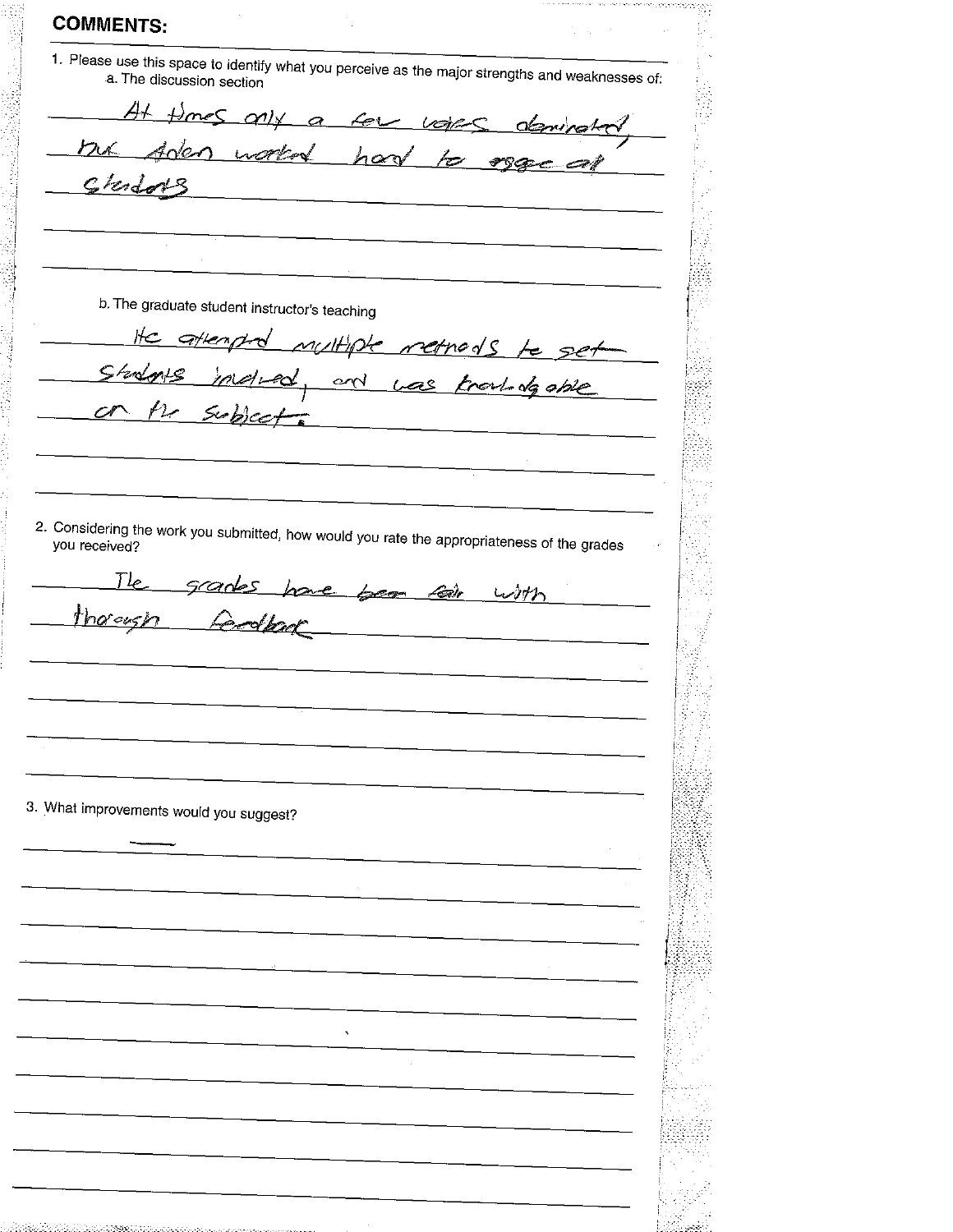| <b>COMMENTS:</b> |
|------------------|
|------------------|

1. Please use this space to identify what you perceive as the major strengths and weaknesses of: a. The discussion section

ehand Haviha greeno nderat  $\mathcal{S}$ Was super ponse a١ b. The graduate student instructor's teaching  $He$ Knows hīs  $Sbit.$ 

2. Considering the work you submitted, how would you rate the appropriateness of the grades you received?

Appropriate

J.

я о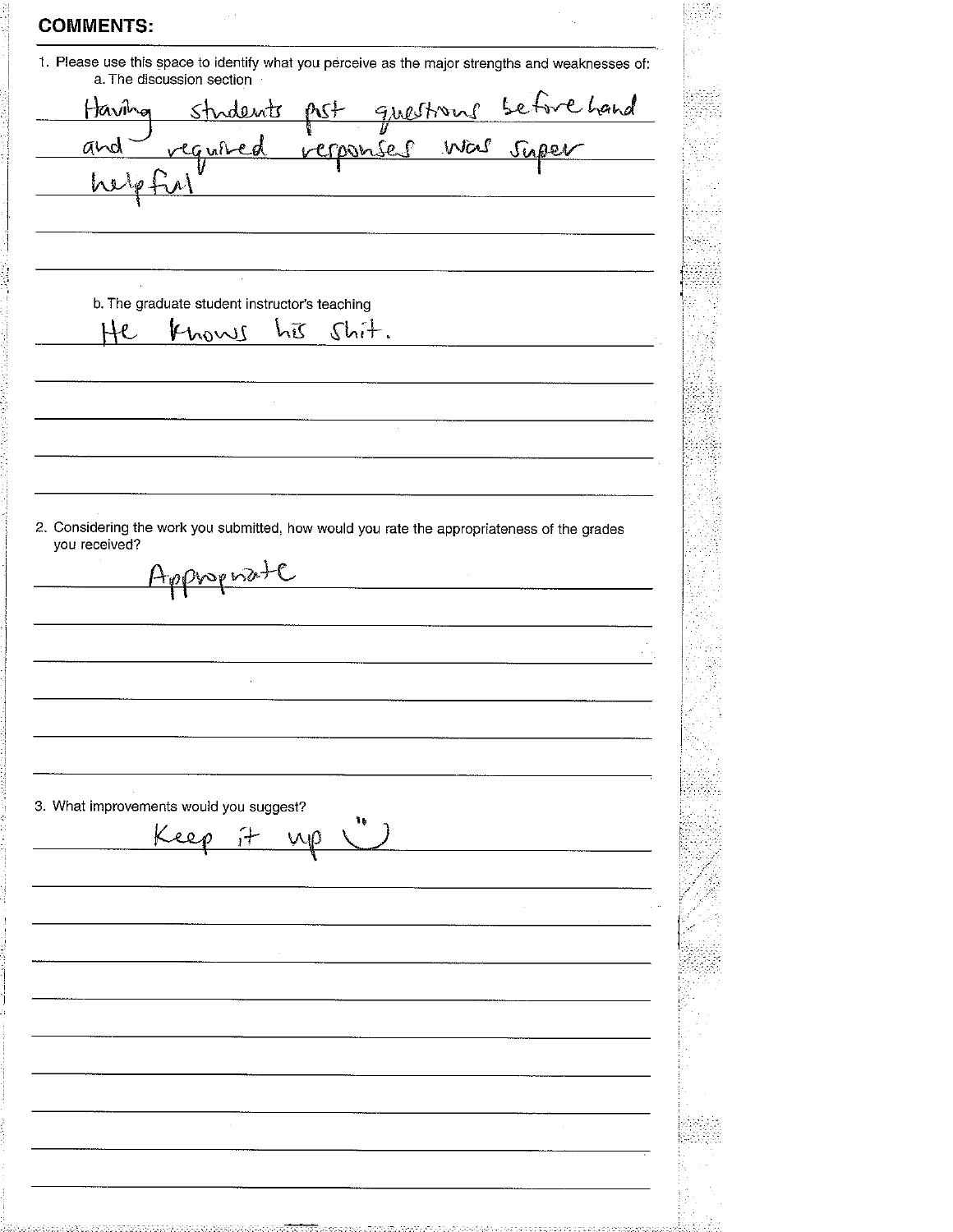| 1. Please use this space to identify what you perceive as the major strengths and weaknesses of:<br>a. The discussion section |         |
|-------------------------------------------------------------------------------------------------------------------------------|---------|
| up includ<br>9VO                                                                                                              |         |
| ١Ď٢                                                                                                                           |         |
|                                                                                                                               |         |
| VS 12/6                                                                                                                       |         |
|                                                                                                                               |         |
|                                                                                                                               |         |
| b. The graduate student instructor's teaching                                                                                 |         |
| lederea                                                                                                                       |         |
|                                                                                                                               |         |
| Marter<br>$\lambda$<br>$\Theta$ (                                                                                             | $C^{0}$ |
| 324                                                                                                                           |         |
|                                                                                                                               |         |
|                                                                                                                               |         |
| 2. Considering the work you submitted, how would you rate the appropriateness of the grades<br>you received?                  |         |
|                                                                                                                               |         |
|                                                                                                                               |         |
| OЙ                                                                                                                            |         |
|                                                                                                                               |         |
|                                                                                                                               |         |
|                                                                                                                               |         |
|                                                                                                                               |         |
|                                                                                                                               |         |
|                                                                                                                               |         |
|                                                                                                                               |         |
|                                                                                                                               |         |
|                                                                                                                               |         |
|                                                                                                                               |         |
| any that i can think<br>the time constructions                                                                                |         |
|                                                                                                                               |         |
| Ob, Keep up the good norle                                                                                                    |         |
|                                                                                                                               |         |
|                                                                                                                               |         |
| 3. What improvements would you suggest?                                                                                       |         |
|                                                                                                                               |         |
|                                                                                                                               |         |
| <u>ave ven</u>                                                                                                                |         |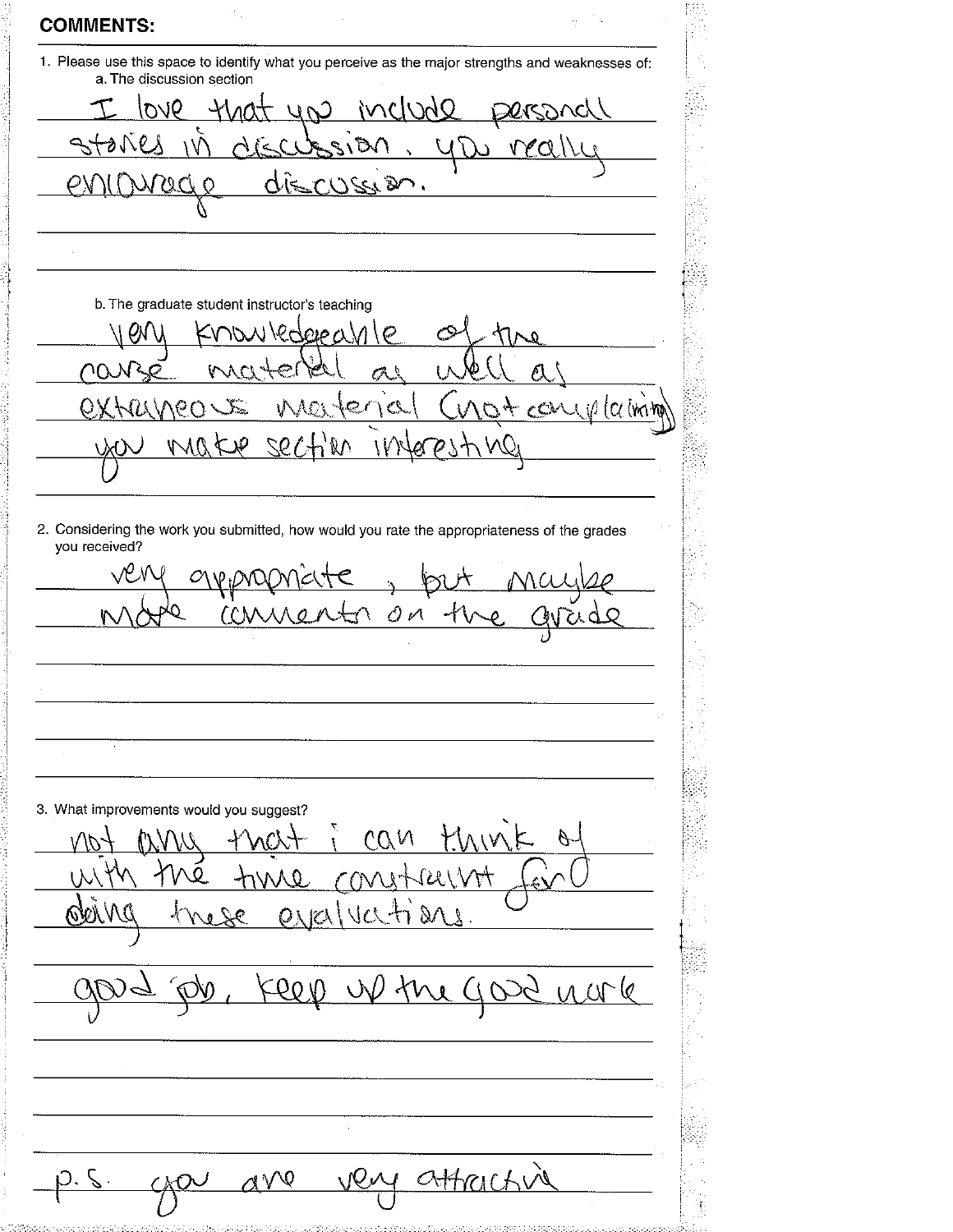**COMMENTS:** 1. Please use this space to identify what you perceive as the major strengths and weaknesses of: a. The discussion section into course materia sopott l s midtern/fi  $\downarrow$  or Sometimes much Ohr Desen Hall .<br>OO  $TrS$  $\star_{\sigma}$ enjoyable male Secton b. The graduate student instructor's teaching  $\gamma_{\mathcal{P} \mathcal{Q}}$ cade stat  $Stychot$  $\epsilon$ 'n  $f \sim c$ 2. Considering the work you submitted, how would you rate the appropriateness of the grades you received? سيد الی کی  $\mathscr{L}$  d  $\mathcal{S} \cap \mathcal{A}$  $\sim 10^{-10}$ Or I ังว่า ศร 3. What improvements would you suggest? ¢  $0 \sim c$ ίn 塑  $\overline{Z}$  $\mathscr{E} \sim$ مقصي حين  $55.0r$  $\rightarrow$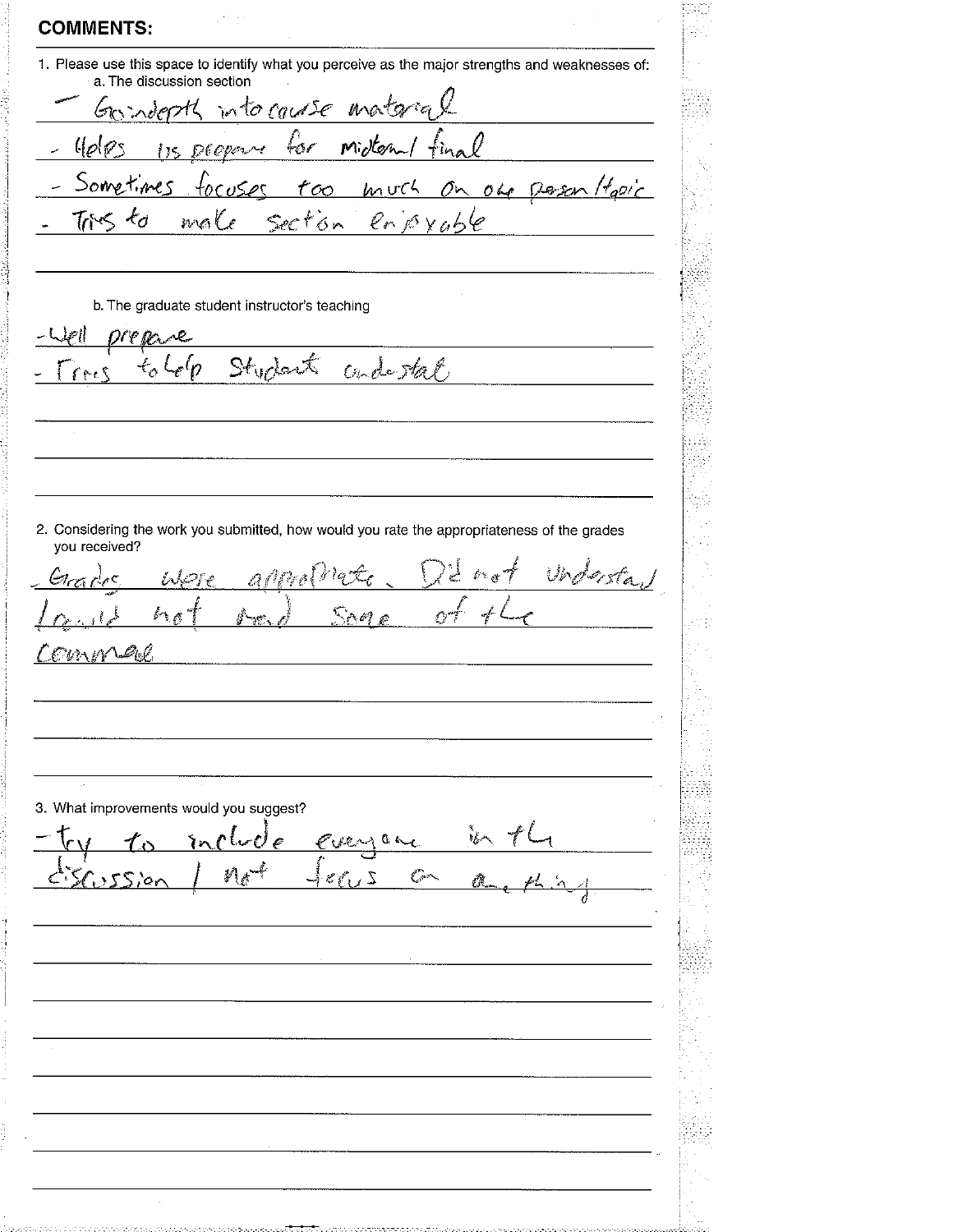**COMMENTS:** 1. Please use this space to identify what you perceive as the major strengths and weaknesses of: a. The discussion section is well versed emath- $\sqrt{2}$ encourage mor  $N$ ess: Moock COVVe and **GHU** b. The graduate student instructor's teaching مية 2. Considering the work you submitted, how would you rate the appropriateness of the grades you received? 3. What improvements would you suggest? lear more clothes.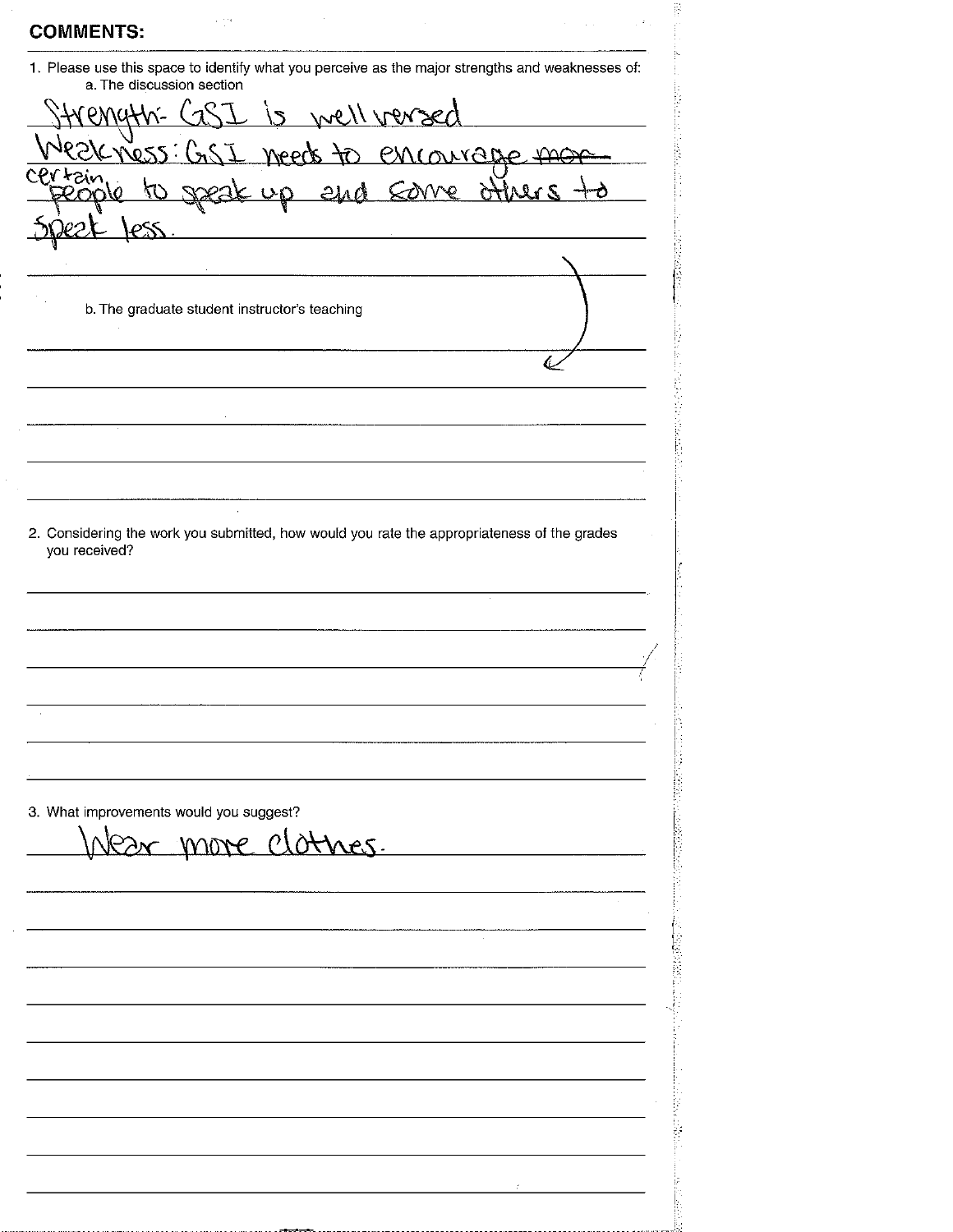| a. The discussion section<br>TAS WHANY CLOSES, IT TAKES A FEW CLASSES TO GET<br>ONE'S BEARINGS. I THOUGHT THE 1ST 1/2 OF<br>THE SEMESTER WAS A BIT LINORGANIZED IN<br>Actuar Quarry CONTENT ACTHOUGH CONCEPTUALLY<br>IT WAS WELL ORGANIZED BUT THE 2ND 1/2 -<br>b. The graduate student instructor's teaching<br>PARTICULARY, THE LAST 1/4 ROCKED. WE<br>2. Considering the work you submitted, how would you rate the appropriateness of the grades<br>3. What improvements would you suggest? |               | 1. Please use this space to identify what you perceive as the major strengths and weaknesses of: |
|-------------------------------------------------------------------------------------------------------------------------------------------------------------------------------------------------------------------------------------------------------------------------------------------------------------------------------------------------------------------------------------------------------------------------------------------------------------------------------------------------|---------------|--------------------------------------------------------------------------------------------------|
|                                                                                                                                                                                                                                                                                                                                                                                                                                                                                                 |               |                                                                                                  |
|                                                                                                                                                                                                                                                                                                                                                                                                                                                                                                 |               |                                                                                                  |
|                                                                                                                                                                                                                                                                                                                                                                                                                                                                                                 |               |                                                                                                  |
|                                                                                                                                                                                                                                                                                                                                                                                                                                                                                                 |               |                                                                                                  |
|                                                                                                                                                                                                                                                                                                                                                                                                                                                                                                 |               |                                                                                                  |
|                                                                                                                                                                                                                                                                                                                                                                                                                                                                                                 |               |                                                                                                  |
|                                                                                                                                                                                                                                                                                                                                                                                                                                                                                                 |               |                                                                                                  |
|                                                                                                                                                                                                                                                                                                                                                                                                                                                                                                 |               |                                                                                                  |
|                                                                                                                                                                                                                                                                                                                                                                                                                                                                                                 |               |                                                                                                  |
|                                                                                                                                                                                                                                                                                                                                                                                                                                                                                                 |               |                                                                                                  |
|                                                                                                                                                                                                                                                                                                                                                                                                                                                                                                 |               |                                                                                                  |
|                                                                                                                                                                                                                                                                                                                                                                                                                                                                                                 |               |                                                                                                  |
|                                                                                                                                                                                                                                                                                                                                                                                                                                                                                                 |               |                                                                                                  |
|                                                                                                                                                                                                                                                                                                                                                                                                                                                                                                 |               |                                                                                                  |
|                                                                                                                                                                                                                                                                                                                                                                                                                                                                                                 |               |                                                                                                  |
|                                                                                                                                                                                                                                                                                                                                                                                                                                                                                                 | you received? |                                                                                                  |
|                                                                                                                                                                                                                                                                                                                                                                                                                                                                                                 |               |                                                                                                  |
|                                                                                                                                                                                                                                                                                                                                                                                                                                                                                                 |               |                                                                                                  |
|                                                                                                                                                                                                                                                                                                                                                                                                                                                                                                 |               |                                                                                                  |
|                                                                                                                                                                                                                                                                                                                                                                                                                                                                                                 |               |                                                                                                  |
|                                                                                                                                                                                                                                                                                                                                                                                                                                                                                                 |               |                                                                                                  |
|                                                                                                                                                                                                                                                                                                                                                                                                                                                                                                 |               |                                                                                                  |
|                                                                                                                                                                                                                                                                                                                                                                                                                                                                                                 |               |                                                                                                  |
|                                                                                                                                                                                                                                                                                                                                                                                                                                                                                                 |               |                                                                                                  |
|                                                                                                                                                                                                                                                                                                                                                                                                                                                                                                 |               |                                                                                                  |
|                                                                                                                                                                                                                                                                                                                                                                                                                                                                                                 |               |                                                                                                  |
|                                                                                                                                                                                                                                                                                                                                                                                                                                                                                                 |               |                                                                                                  |
|                                                                                                                                                                                                                                                                                                                                                                                                                                                                                                 |               |                                                                                                  |
|                                                                                                                                                                                                                                                                                                                                                                                                                                                                                                 |               |                                                                                                  |
|                                                                                                                                                                                                                                                                                                                                                                                                                                                                                                 |               |                                                                                                  |
|                                                                                                                                                                                                                                                                                                                                                                                                                                                                                                 |               |                                                                                                  |
|                                                                                                                                                                                                                                                                                                                                                                                                                                                                                                 |               |                                                                                                  |
|                                                                                                                                                                                                                                                                                                                                                                                                                                                                                                 |               |                                                                                                  |
|                                                                                                                                                                                                                                                                                                                                                                                                                                                                                                 |               |                                                                                                  |
|                                                                                                                                                                                                                                                                                                                                                                                                                                                                                                 |               |                                                                                                  |
|                                                                                                                                                                                                                                                                                                                                                                                                                                                                                                 |               |                                                                                                  |
|                                                                                                                                                                                                                                                                                                                                                                                                                                                                                                 |               |                                                                                                  |
|                                                                                                                                                                                                                                                                                                                                                                                                                                                                                                 |               |                                                                                                  |

Website the Control of the Control of the Control of the Control of the Control of the Control of the Control of the Control of the Control of the Control of the Control of the Control of the Control of the Control of the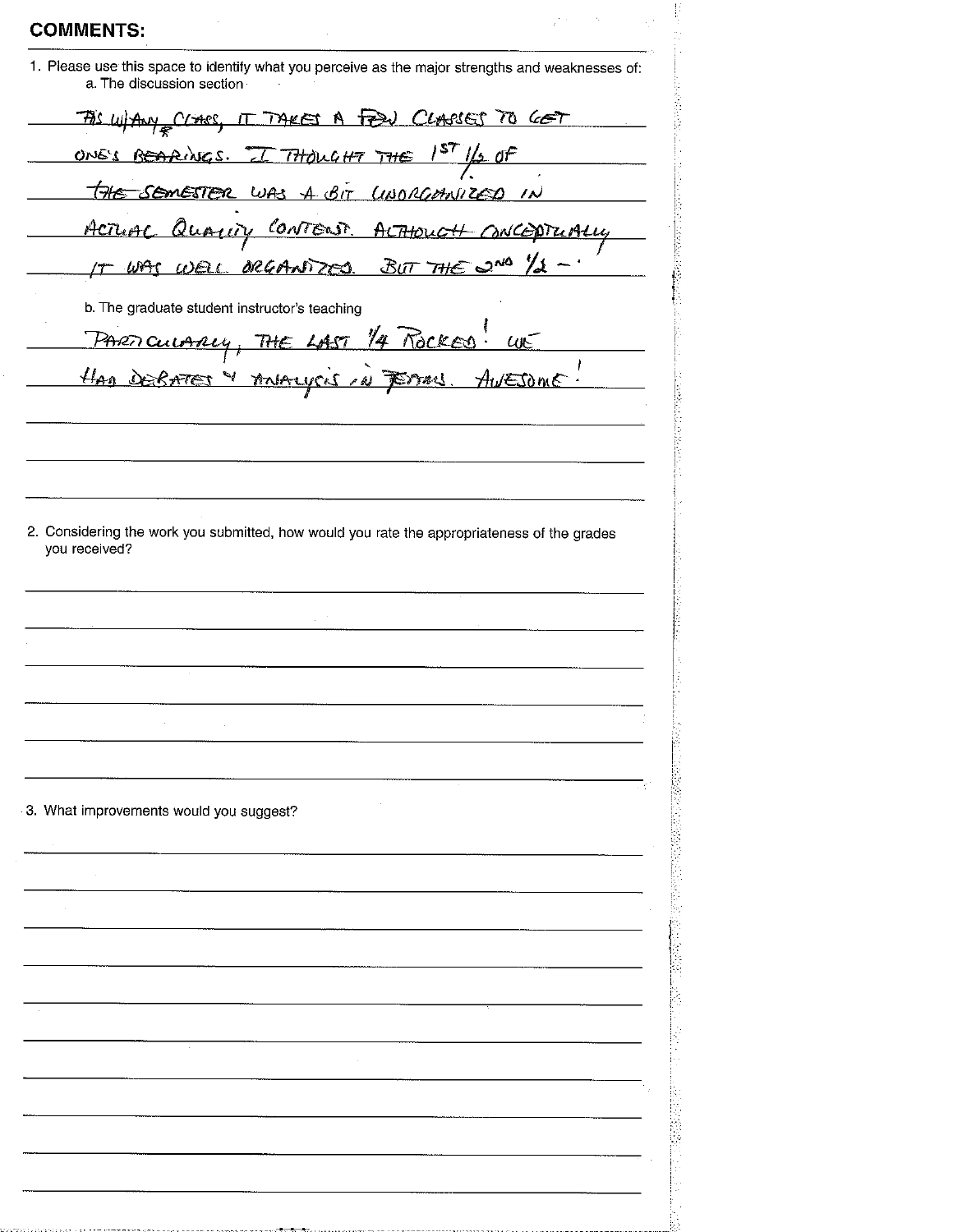**COMMENTS:** 

1. Please use this space to identify what you perceive as the major strengths and weaknesses of: a. The discussion section alscursions  $+h$  k  $\Omega$ ror  $\mathcal{M}$  $\boldsymbol{\mathcal{O}}$ and  $\hat{D}$  $\lambda$ Π  $\mathcal{L}$  $\prod_{i=1}^{n}$ ∕∖ - 2 A  $\partial\mathcal{K}$ Ma  $\mathcal{O}$ *CITYO* f M af t V  $\Omega$ b. The graduate student instructor's teaching astic €  $\ell$  $\theta$  )  $\Lambda$ 75 አተሮ a  $\mathcal{U}$ l  $\sum$ Л 2. Considering the work you submitted, how would you rate the appropriateness of the grades you received?  $\Gamma$  $\mathbf{v}$ 3. What improvements would you suggest?  $1NICGATD$  $VM$  $0\Lambda$  $\boldsymbol{\mathcal{U}}$ 21 OI U فلأناد ι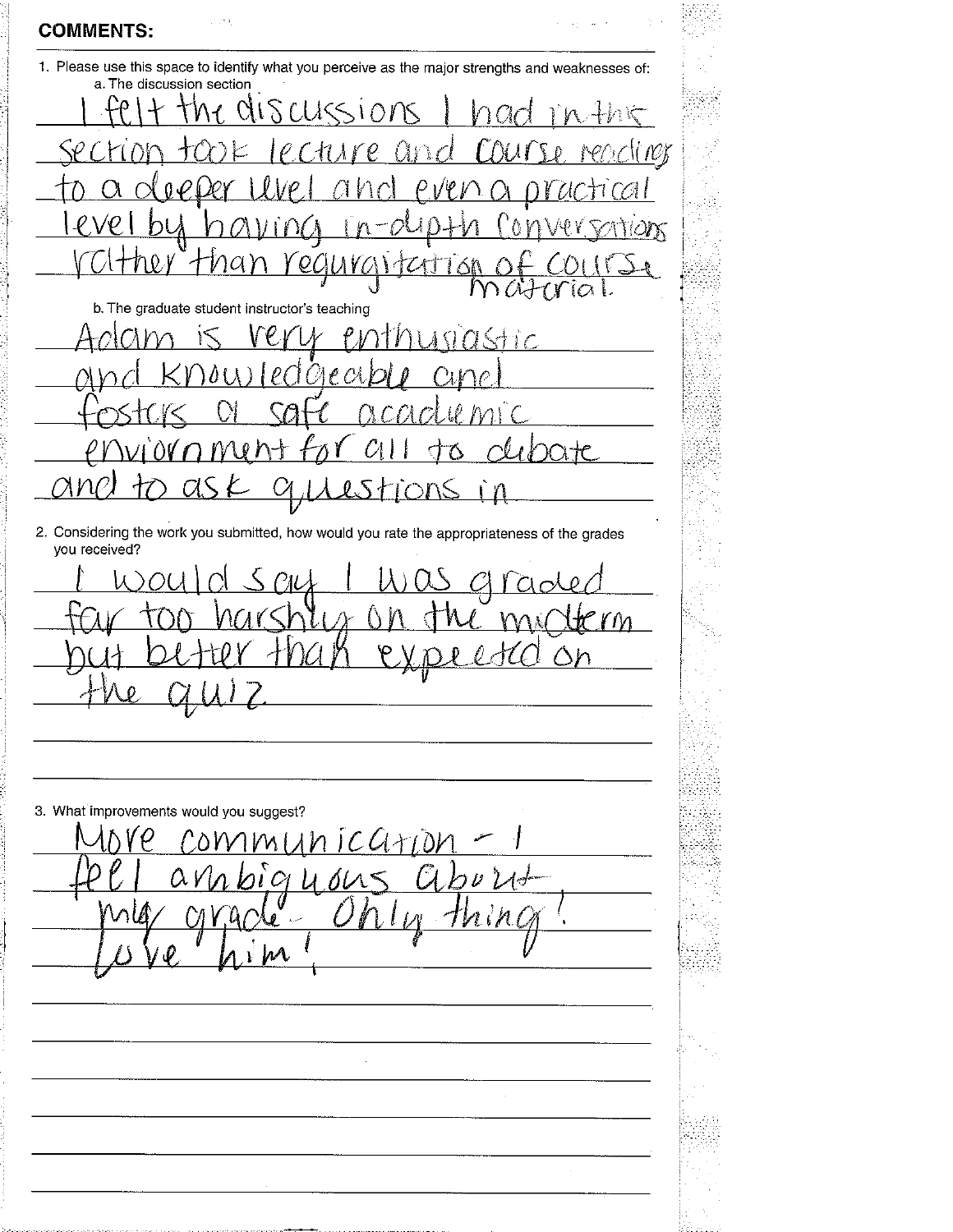| 1. Please use this space to identify what you perceive as the major strengths and weaknesses of:<br>a. The discussion section |           |
|-------------------------------------------------------------------------------------------------------------------------------|-----------|
| IS VEILY COUFIDENT AND FACTLITATES                                                                                            |           |
| CLASS DISCUSSION IN A CLEAR AND                                                                                               |           |
| EFFICIENT WAY. HUSO, ALLOWS FOR                                                                                               |           |
| CLARIFICATION TO QUESTIONS FROM                                                                                               |           |
| READADGO<br>$A\mathcal{D}$<br>C LASS                                                                                          |           |
| b. The graduate student instructor's teaching                                                                                 |           |
| SECTION<br>IS MOSTLY USBD FOR CLASS                                                                                           |           |
| PISCOSSION. TEACHING ONLY REALLY                                                                                              |           |
| AAPPENS IF THERE ARE PREVAIENT                                                                                                |           |
| QUESTIONS FROM STODENTS                                                                                                       |           |
|                                                                                                                               |           |
| you received?<br>255<br>QUIZ WAS A LITTLE<br>GRADE WAS<br>MIDTERM<br>THE.<br>PNETT<br>APPROPRIATE                             | MARSH BUT |
|                                                                                                                               |           |
| 3. What improvements would you suggest?<br>LITTLE MORE STROCTURE AND TEACHING<br>LISCOSSION IS GREAT BOT STRUCTURE            |           |
|                                                                                                                               |           |
| WORK'S BETTER FOR MY ONDERSTANDING.                                                                                           |           |
|                                                                                                                               |           |
|                                                                                                                               |           |
|                                                                                                                               |           |
|                                                                                                                               |           |
|                                                                                                                               |           |
|                                                                                                                               |           |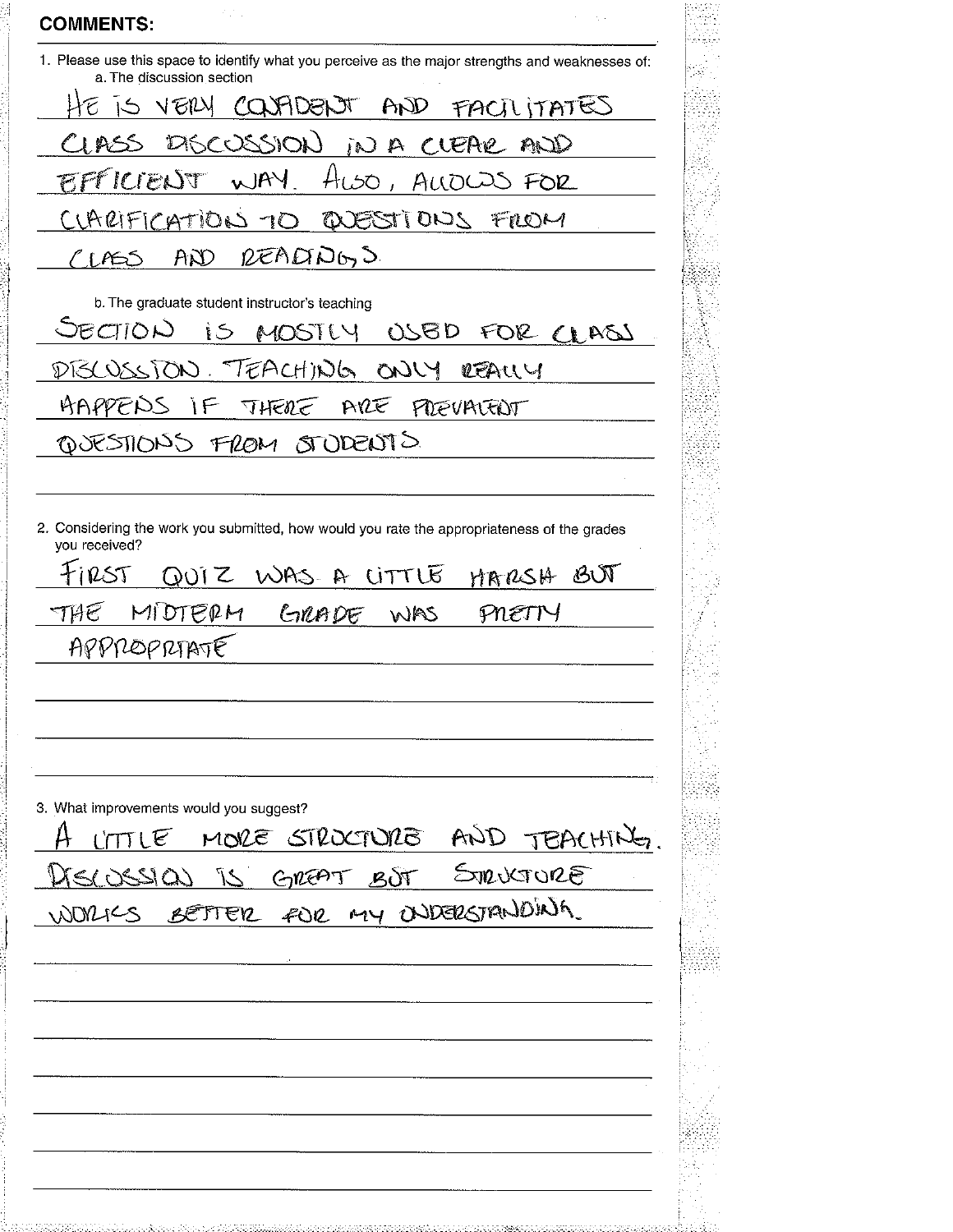| <b>COMMENTS:</b>                                                                                                              |  |
|-------------------------------------------------------------------------------------------------------------------------------|--|
| 1. Please use this space to identify what you perceive as the major strengths and weaknesses of:<br>a. The discussion section |  |
|                                                                                                                               |  |
| Conversation/Discussion is usually very good. But                                                                             |  |
|                                                                                                                               |  |
|                                                                                                                               |  |
| b. The graduate student instructor's teaching                                                                                 |  |
| Clear, but sometimes hand to relate to lecture. I                                                                             |  |
|                                                                                                                               |  |
| this relevant                                                                                                                 |  |
|                                                                                                                               |  |
|                                                                                                                               |  |
|                                                                                                                               |  |
|                                                                                                                               |  |
| 3. What improvements would you suggest?                                                                                       |  |
|                                                                                                                               |  |
| A little more review and clearity on what<br>is desired Ambatis impatent to take away                                         |  |
|                                                                                                                               |  |
|                                                                                                                               |  |
|                                                                                                                               |  |
|                                                                                                                               |  |
|                                                                                                                               |  |
|                                                                                                                               |  |
|                                                                                                                               |  |
|                                                                                                                               |  |

ж×

 $\frac{1}{2}$ 

andari

þ

 $\frac{1}{2} \left( \frac{1}{2} \frac{1}{2} \frac{1}{2} \frac{1}{2} \frac{1}{2} \frac{1}{2} \frac{1}{2} \frac{1}{2} \frac{1}{2} \frac{1}{2} \frac{1}{2} \frac{1}{2} \frac{1}{2} \frac{1}{2} \frac{1}{2} \frac{1}{2} \frac{1}{2} \frac{1}{2} \frac{1}{2} \frac{1}{2} \frac{1}{2} \frac{1}{2} \frac{1}{2} \frac{1}{2} \frac{1}{2} \frac{1}{2} \frac{1}{2} \frac{1}{2} \frac{1}{2} \frac{1}{2}$ 

þ.

ka sara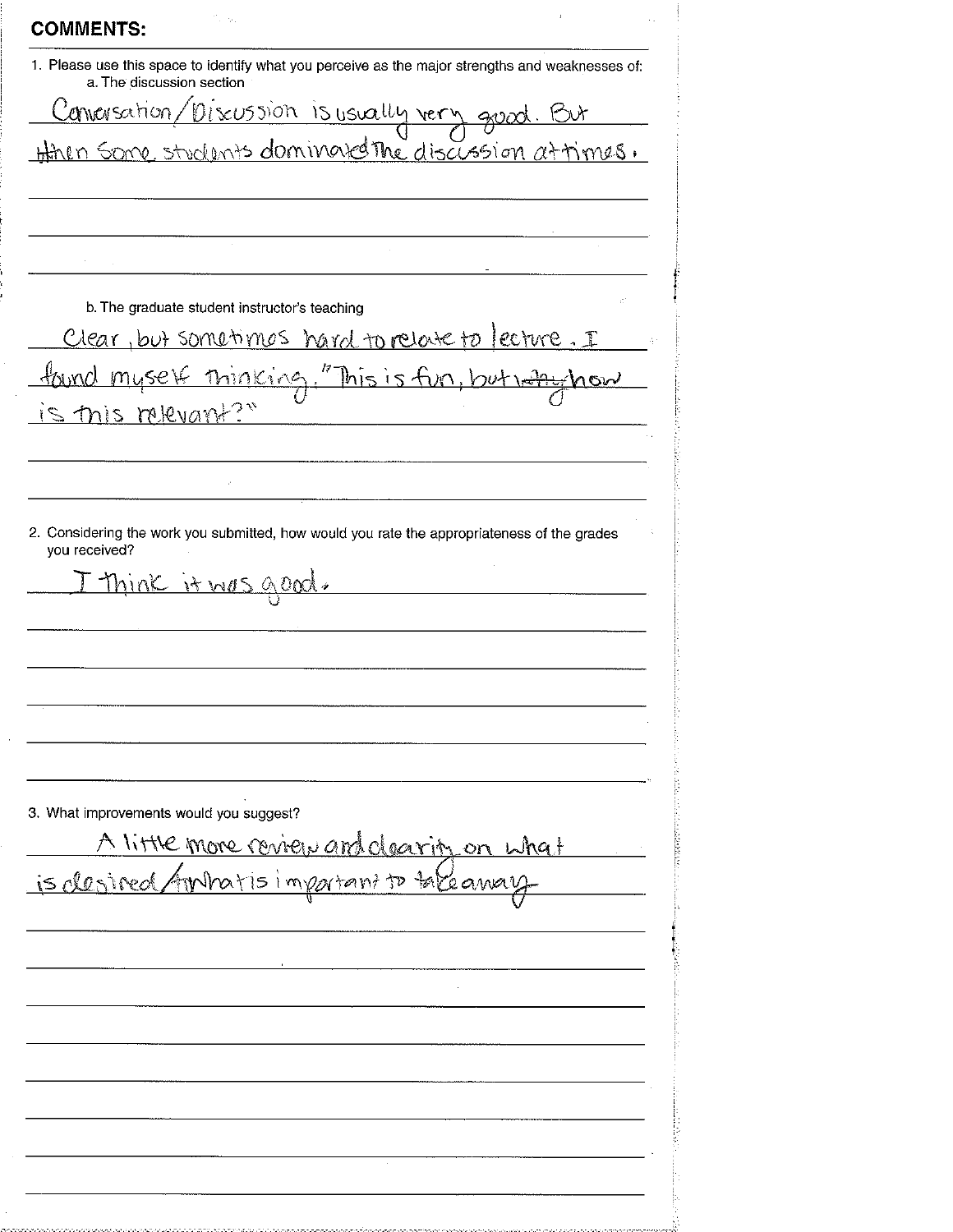|               | 1. Please use this space to identify what you perceive as the major strengths and weaknesses of: |
|---------------|--------------------------------------------------------------------------------------------------|
|               | a. The discussion section                                                                        |
|               |                                                                                                  |
|               |                                                                                                  |
|               |                                                                                                  |
|               |                                                                                                  |
|               |                                                                                                  |
|               |                                                                                                  |
|               |                                                                                                  |
|               |                                                                                                  |
|               |                                                                                                  |
|               |                                                                                                  |
|               | b. The graduate student instructor's teaching                                                    |
|               |                                                                                                  |
|               |                                                                                                  |
|               |                                                                                                  |
|               |                                                                                                  |
|               |                                                                                                  |
|               |                                                                                                  |
|               |                                                                                                  |
|               |                                                                                                  |
|               |                                                                                                  |
|               | 2. Considering the work you submitted, how would you rate the appropriateness of the grades      |
| you received? |                                                                                                  |
|               |                                                                                                  |
|               |                                                                                                  |
|               |                                                                                                  |
|               |                                                                                                  |
|               |                                                                                                  |
|               |                                                                                                  |
|               |                                                                                                  |
|               |                                                                                                  |
|               |                                                                                                  |
|               |                                                                                                  |
|               |                                                                                                  |
|               | 3. What improvements would you suggest?                                                          |
|               |                                                                                                  |
|               | More group work to elecoury                                                                      |
|               |                                                                                                  |
|               |                                                                                                  |
|               |                                                                                                  |
|               |                                                                                                  |
|               |                                                                                                  |
|               |                                                                                                  |
|               |                                                                                                  |
|               |                                                                                                  |
|               |                                                                                                  |
|               |                                                                                                  |
|               |                                                                                                  |
|               |                                                                                                  |
|               |                                                                                                  |
|               |                                                                                                  |
|               |                                                                                                  |
|               |                                                                                                  |

 $\frac{1}{2}$  and  $\frac{1}{2}$